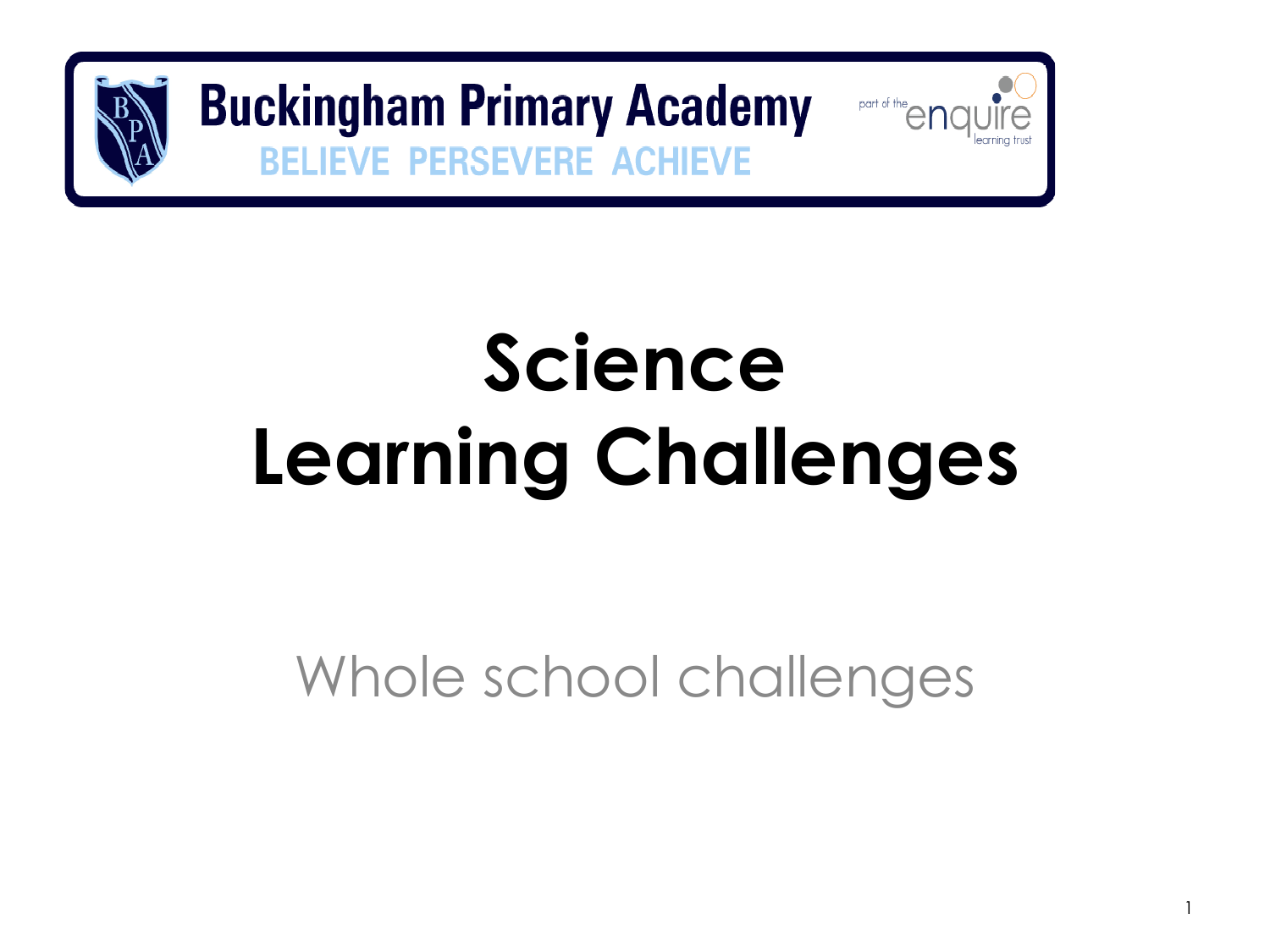

### **Learning Challenges – The Principles**

#### *How do we ensure that pupils are improving their knowledge and understanding and developing appropriate skills?*

- Continuity and Progression in the curriculum will be built around a set of matrices known as essential 'knowledge, skills and understanding' within subject disciplines. These are broken into Year group expectations and Understanding' matrices within the Learning Challenge Curriculum (Weaving Knowledge, Skills and Understanding into the new National Curriculum) will allow school to guarantee that the learners' essential skills are being developed, alongside National Curriculum requirements (where appropriate), whilst allowing individual schools to have a great deal of autonomy with their methodology.
- In addition, there is an expectation that teachers apply English, mathematics and ICT skills where it is appropriate to do so.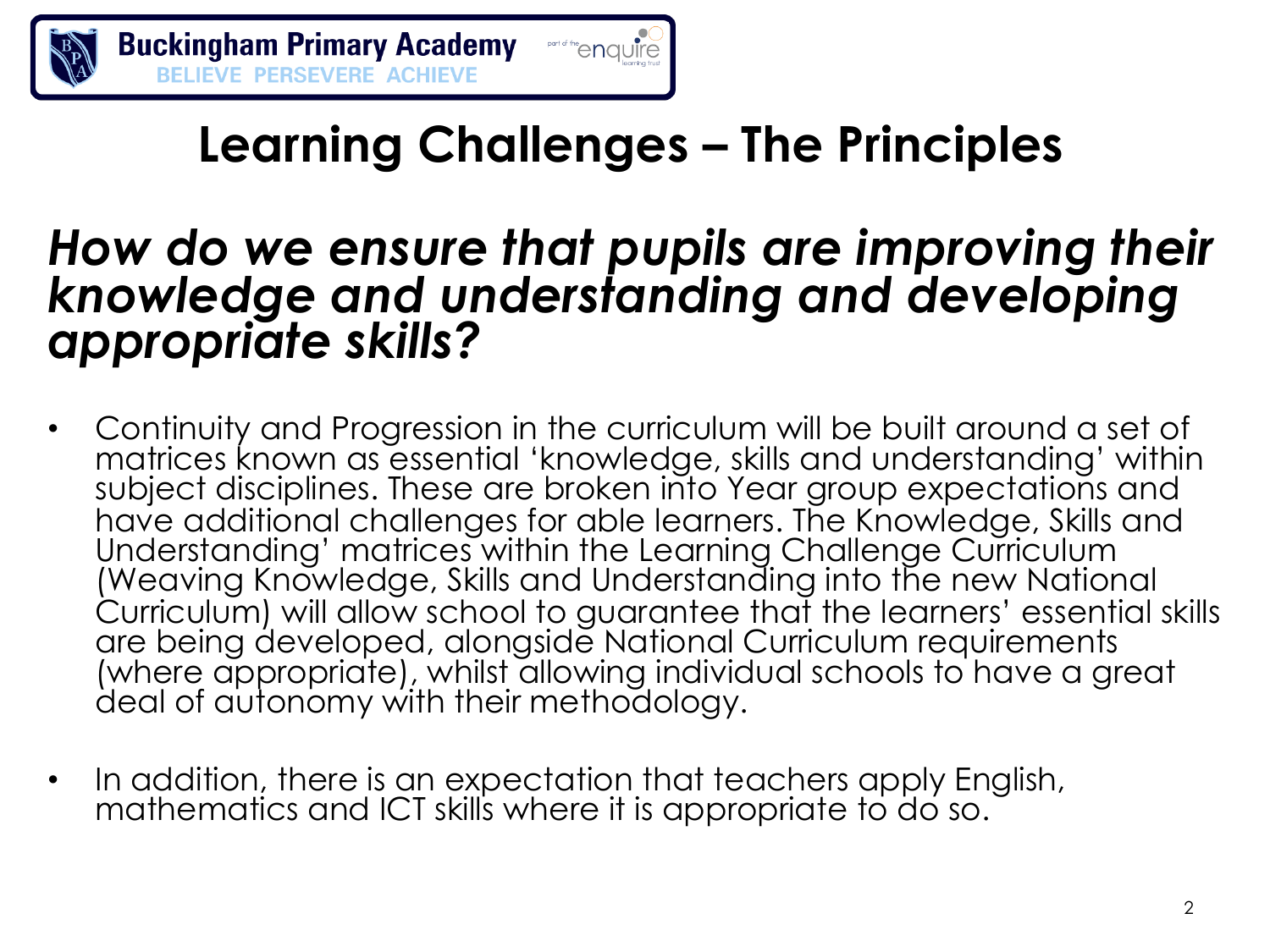

### **Learning Challenges – The Principles**

#### **How are learners presented with opportunities to reflect on their learning?**

- Time for learners to reflect or review their learning is central to the whole process. This is in keeping with the 'Learning to Learn' principles where reflection is seen as a very important part of individuals' learning programme.
- Within the Learning Challenge Curriculum it is suggested that the final subsidiary learning challenge is handed over for learners to reflect on their learning. The idea is that learners present their learning back to the rest of the class or another appropriate audience - making the most of their oracy and ICT skills to do so. Initially, learners may require a great deal of direction so the reflection time may need to be presented in the form of a question which helps them to review their work.
- Although reflection is seen as a concluding part of the prime learning challenge it is hoped that that there will be continual opportunities for learners to reflect frequently, especially as each subsidiary learning challenge comes to an end. Ideally, there should be a good deal of learner autonomy evident during reflection time.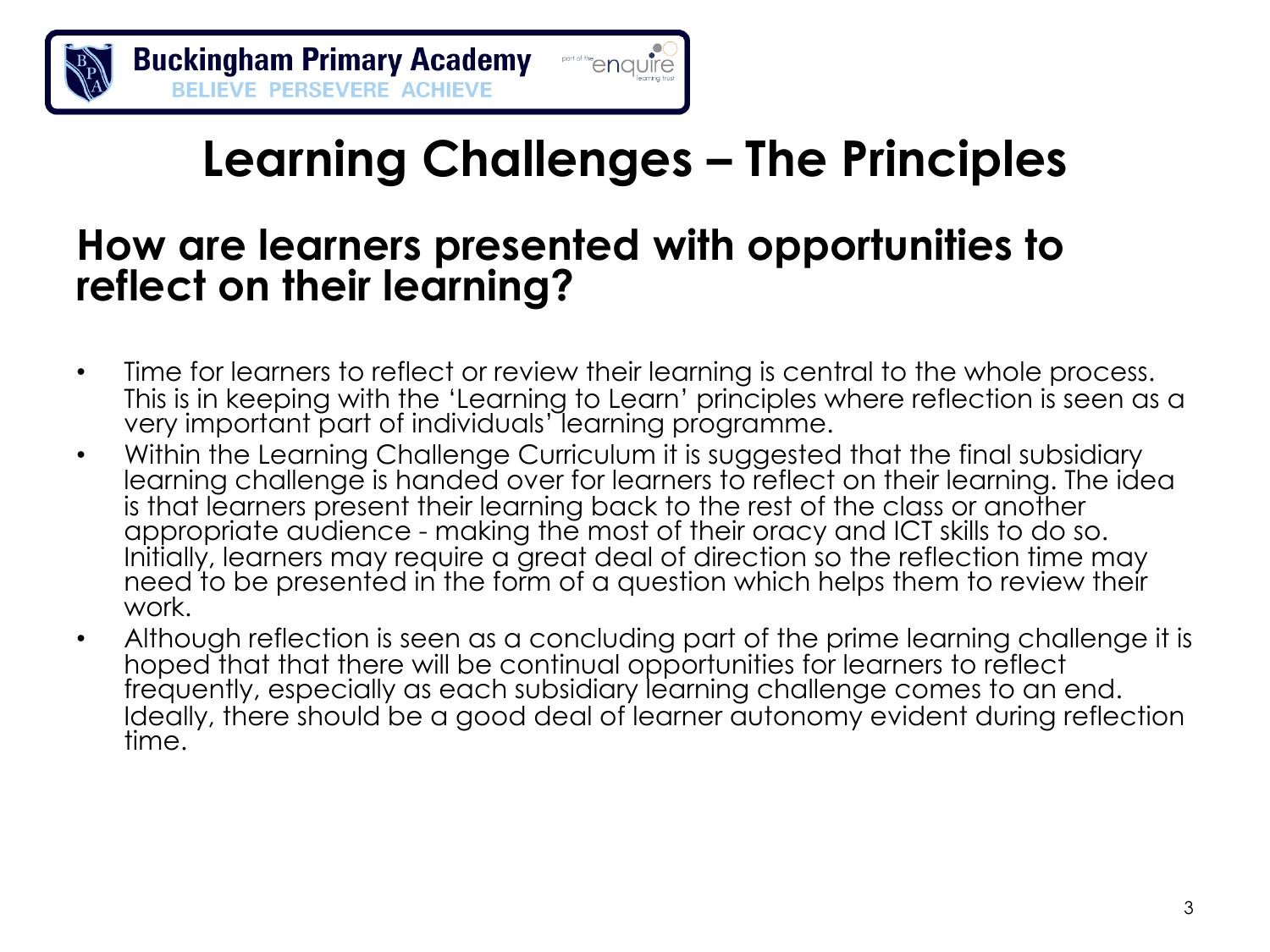

#### **Science Programme of Study: Key Stage 1**

'enauïre

- The principal focus of science teaching in **key stage 1** is to enable pupils to experience and observe phenomena, looking more closely at the natural and humanly-constructed world around them. They should be encouraged to be curious and ask questions about what they notice. They should be helped to develop their understanding of scientific ideas by using different types of scientific enquiry to answer their own questions, including observing changes over a period of time, noticing patterns, grouping and classifying things, carrying out simple comparative tests, and finding things out using secondary sources of information. They should begin to use simple scientific language to talk about what they have found out and communicate their ideas to a range of audiences in a variety of ways. Most of the learning about science should be done through the use of firsthand practical experiences, but there should also be some use of appropriate secondary sources, such as books, photographs and videos.
- 'Working scientifically' is described separately in the programme of study, but must **always** be taught through and clearly related to the teaching of substantive science content in the programme of study. Throughout the notes and guidance, examples show how scientific methods and skills might be linked to specific elements of the content.
- Pupils should read and spell scientific vocabulary at a level consistent with their increasing word reading and spelling knowledge at key stage 1.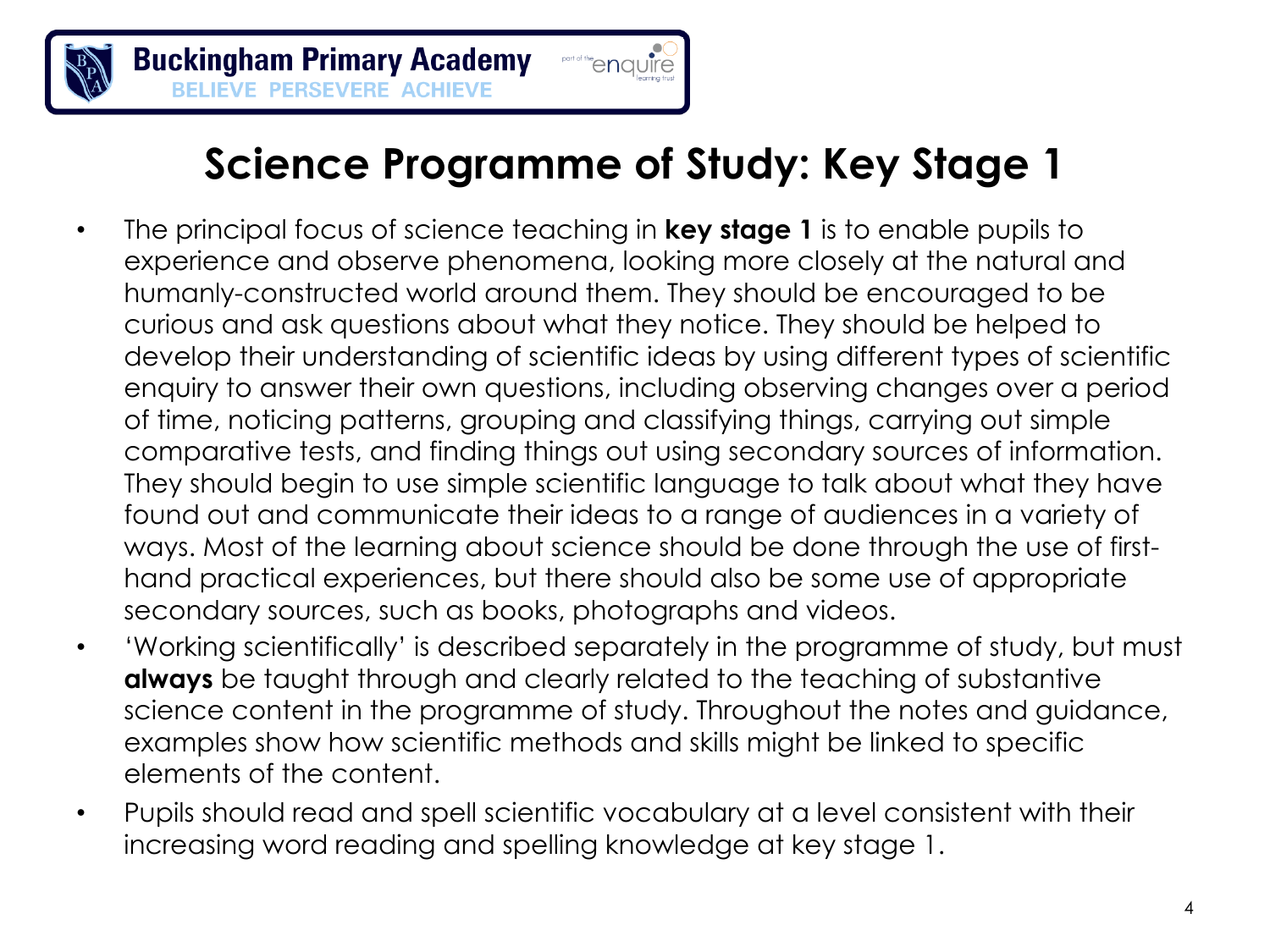

# **Science Learning Challenges**

Year 1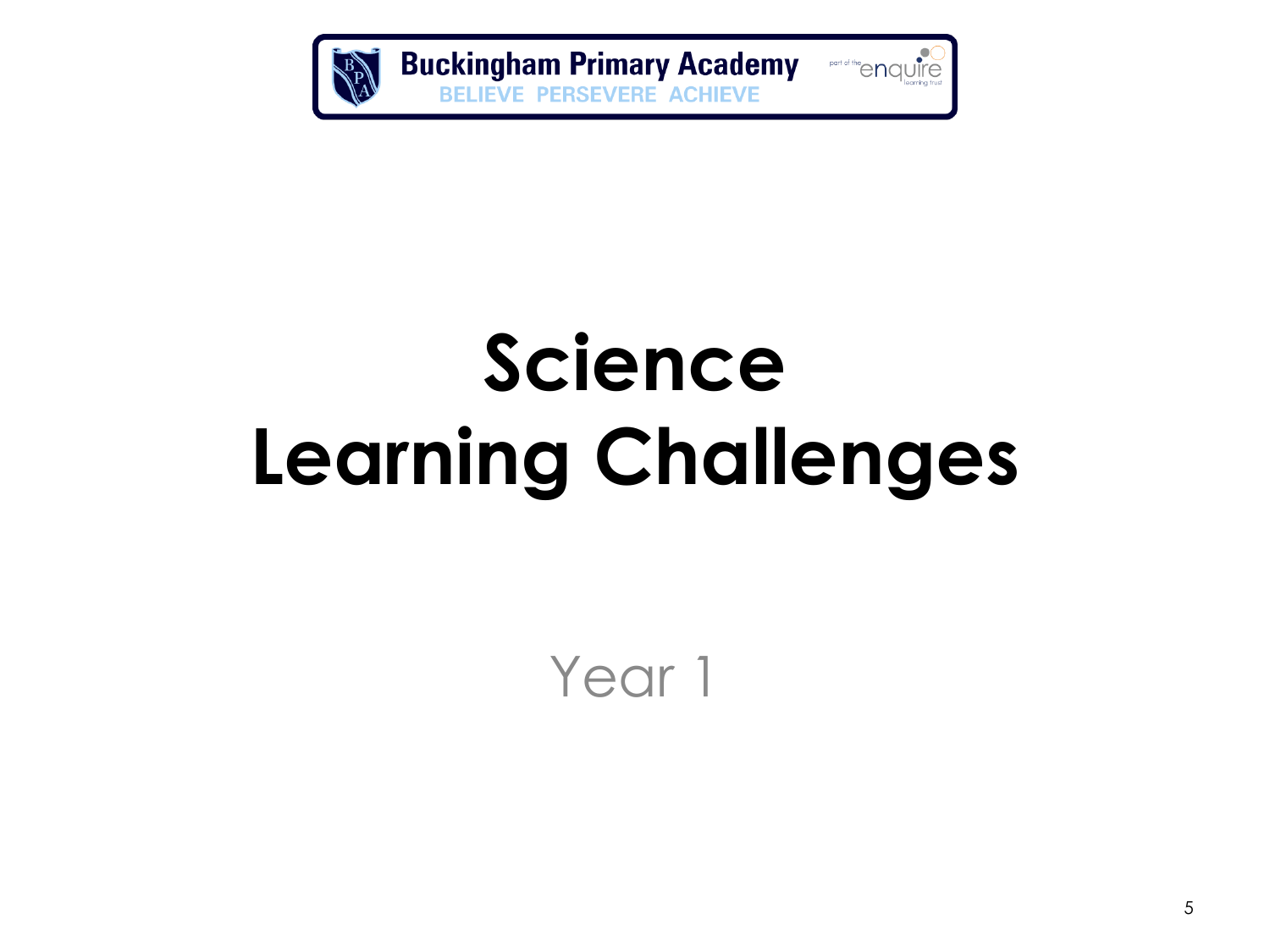

#### **Year 1 Statutory Requirements**

| <b>Working</b><br><b>Scientifically</b><br>(Y1 & 2)                                                                                                                                                                                                                                                                                                   | <b>Plants</b>                                                                                                                                                                                                                               | <b>Animals, including</b><br>humans                                                                                                                                                                                                                                                                                                                                                                                                                                                                                                                                     | <b>Everyday materials</b>                                                                                                                                                                                                                                                                                                                                                                                                          | <b>Seasonal Changes</b>                                                                                                                                        |
|-------------------------------------------------------------------------------------------------------------------------------------------------------------------------------------------------------------------------------------------------------------------------------------------------------------------------------------------------------|---------------------------------------------------------------------------------------------------------------------------------------------------------------------------------------------------------------------------------------------|-------------------------------------------------------------------------------------------------------------------------------------------------------------------------------------------------------------------------------------------------------------------------------------------------------------------------------------------------------------------------------------------------------------------------------------------------------------------------------------------------------------------------------------------------------------------------|------------------------------------------------------------------------------------------------------------------------------------------------------------------------------------------------------------------------------------------------------------------------------------------------------------------------------------------------------------------------------------------------------------------------------------|----------------------------------------------------------------------------------------------------------------------------------------------------------------|
| • Ask simple questions<br>and recognise that<br>they can be<br>answered in<br>different ways;<br>Observe carefully,<br>using simple<br>equipment;<br>Identifying and<br>classifying<br>Using their<br>observations and<br>ideas to suggest<br>answers to their<br>questions;<br>Gathering and<br>recording data to<br>help in answering<br>questions. | Identify and name a<br>variety of common,<br>wild and green<br>plants, including<br>deciduous and<br>evergreen trees;<br>Identify and<br>describe the basic<br>structure of a variety<br>of common<br>flowering plants,<br>including trees. | Identify and name a<br>variety of common<br>animals, including<br>fish, amphibians,<br>reptiles, birds and<br>mammals;<br>Identify and name a<br>variety of common<br>animals that are<br>carnivores,<br>herbivores and<br>omnivores;<br>Describe and<br>$\bullet$<br>compare the<br>structure of a variety<br>of common animals<br>(fish, amphibians,<br>reptiles, birds and<br>mammals, including<br>pets);<br>Identify, name, draw<br>and label the basic<br>parts of the human<br>body and say which<br>part of the human<br>body is associated<br>with each sense. | Distinguish between<br>an object and the<br>materials from which<br>it is made;<br>Identify and name a<br>variety of everyday<br>materials, including<br>wood, plastic, glass,<br>metal, water and<br>rock;<br>Describe the simple<br>physical properties<br>of a variety of<br>everyday materials;<br>Compare and<br>group together a<br>variety of everyday<br>materials on the<br>basis of their simple<br>physical properties. | Observe changes<br>across the four<br>seasons;<br>Observe and<br>$\bullet$<br>describe weather<br>associated with the<br>seasons and how<br>day length varies. |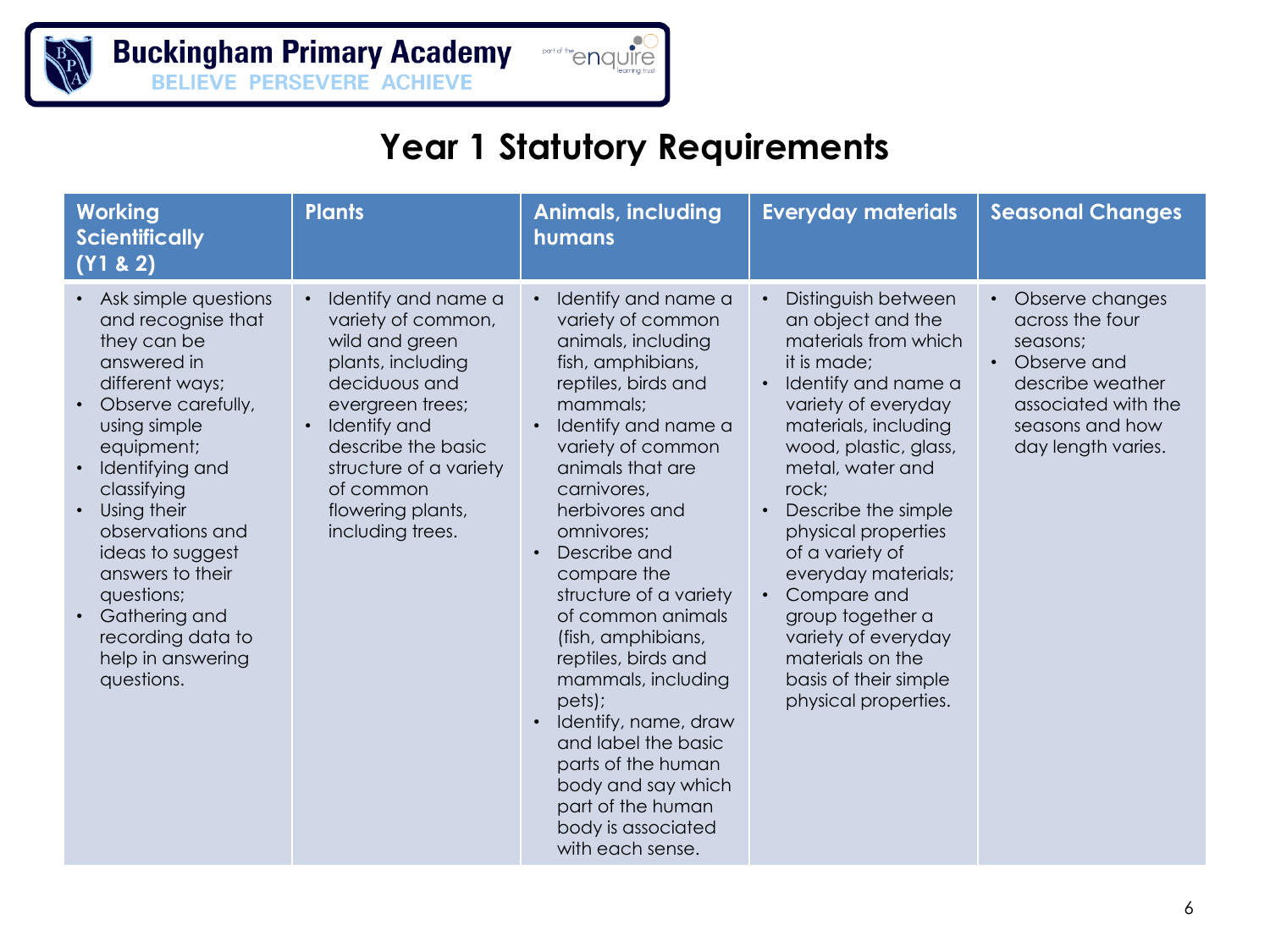#### **Science: Year 1 Overview**

| <b>Key Features</b>                              |                                                                                                                                 |                                                                                                                                                                                                                                          |                                                                                                                                                                                             |                                                                                                  |  |
|--------------------------------------------------|---------------------------------------------------------------------------------------------------------------------------------|------------------------------------------------------------------------------------------------------------------------------------------------------------------------------------------------------------------------------------------|---------------------------------------------------------------------------------------------------------------------------------------------------------------------------------------------|--------------------------------------------------------------------------------------------------|--|
|                                                  | <b>PLANTS</b>                                                                                                                   | <b>ANIMALS</b><br>(including Humans)                                                                                                                                                                                                     | <b>EVERYDAY</b><br><b>MATERIALS</b>                                                                                                                                                         | <b>SEASONAL</b><br><b>CHANGES</b>                                                                |  |
| <b>YEAR 1</b>                                    | • Identification<br>and labelling,<br>including trees<br>• Structure of<br>plants,<br>including roots,<br>stem, flower,<br>etc. | • Identification and<br>labelling a variety of<br>common animals (fish,<br>amphibians, reptiles,<br>birds and mammals)<br>• Know carnivores.<br>herbivores and<br>omnivores<br>• How to care for pets<br>Name parts of the<br>human body | • Identify and name<br>a range of<br>materials (wood,<br>plastic, glass,<br>metal, water and<br>rock:<br>• Classifying and<br>grouping<br>according to a<br>range of physical<br>properties | • Features of day and<br>night including<br>temperature<br>• Weather, associated<br>with seasons |  |
|                                                  |                                                                                                                                 | Why are humans not<br>$\bullet$<br>like tigers?                                                                                                                                                                                          | • Which materials<br>should the Three                                                                                                                                                       | Why does it get<br>$\bullet$<br>dark earlier in                                                  |  |
| <b>Possible</b><br>Learning<br><b>Challenges</b> | $\bullet$                                                                                                                       | Which birds and plants would Little Red<br><b>Riding Hood find in our park?</b>                                                                                                                                                          | Little Pigs have<br>used to build their<br>house? or<br>• What do Aliens<br>think of life on<br>planet Earth?                                                                               | winter? or<br>How do the<br>$\bullet$<br>seasons impact<br>on what we do?                        |  |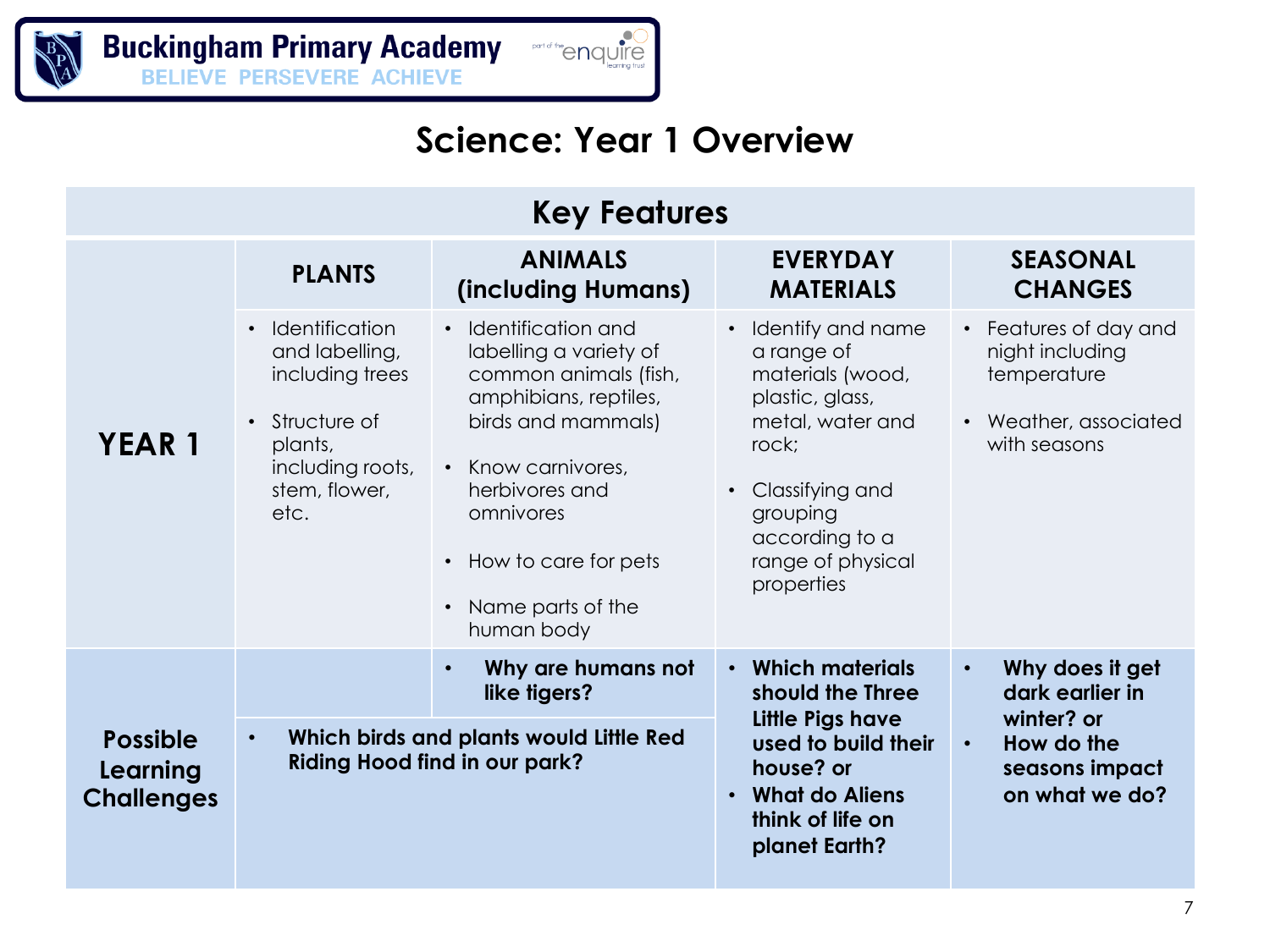

part of the end part of the end of the learning trust

# **Science Learning Challenges**

Year<sub>2</sub>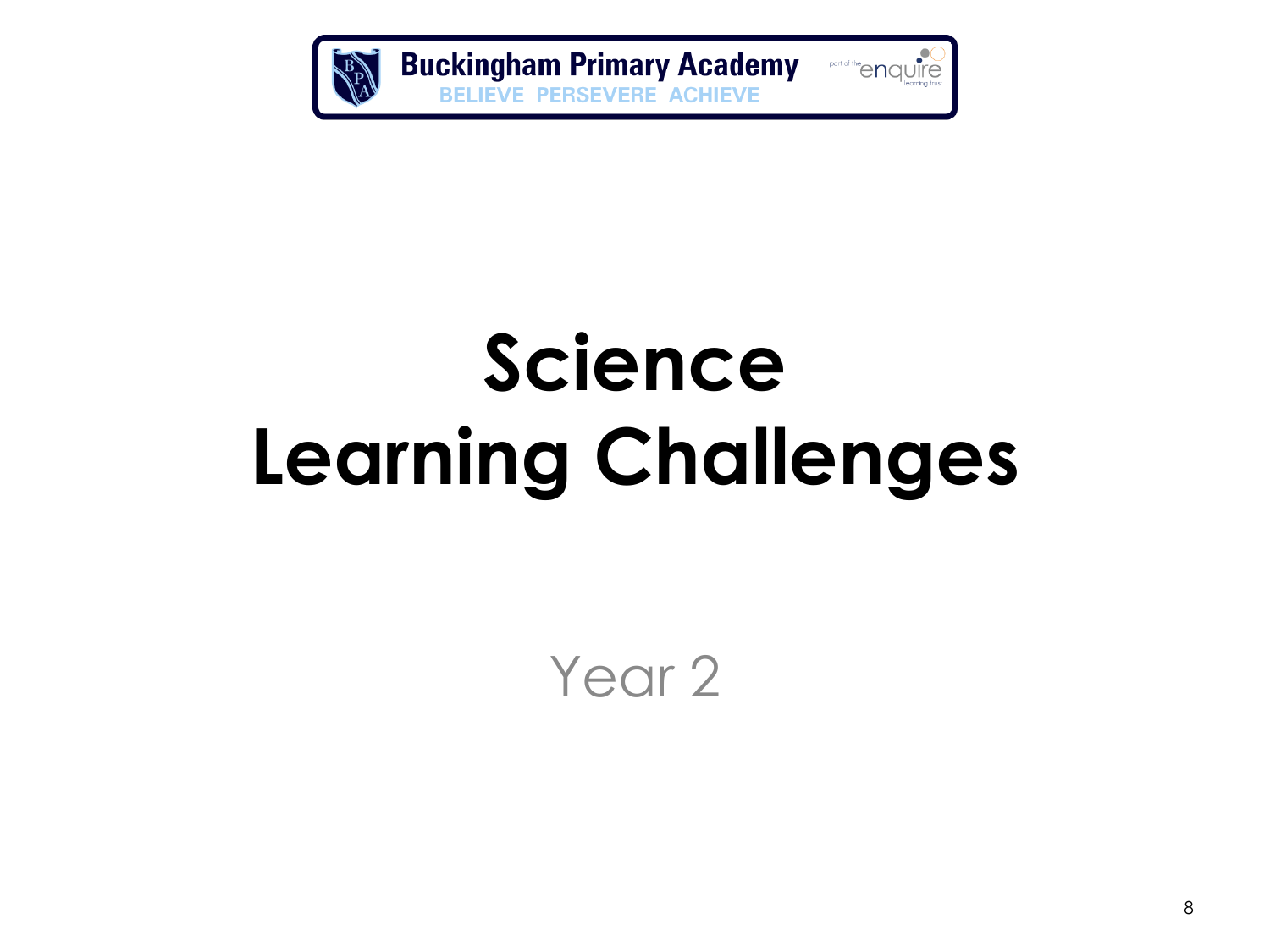BA

#### **Year 2 Statutory Requirements**

| <b>Working</b><br><b>Scientifically</b><br>(Y1 & 2)                                                                                                                                                                                                                                                                                                                                         | Living things and<br>their habitats                                                                                                                                                                                                                                                                                                                                                                                                                                                                                                                                                                                                                                                              | <b>Plants</b>                                                                                                                                                                                                   | <b>Animals, including</b><br>humans                                                                                                                                                                                                                                                                                                                               | <b>Uses of everyday</b><br>materials                                                                                                                                                                                                                                                                                                                  |
|---------------------------------------------------------------------------------------------------------------------------------------------------------------------------------------------------------------------------------------------------------------------------------------------------------------------------------------------------------------------------------------------|--------------------------------------------------------------------------------------------------------------------------------------------------------------------------------------------------------------------------------------------------------------------------------------------------------------------------------------------------------------------------------------------------------------------------------------------------------------------------------------------------------------------------------------------------------------------------------------------------------------------------------------------------------------------------------------------------|-----------------------------------------------------------------------------------------------------------------------------------------------------------------------------------------------------------------|-------------------------------------------------------------------------------------------------------------------------------------------------------------------------------------------------------------------------------------------------------------------------------------------------------------------------------------------------------------------|-------------------------------------------------------------------------------------------------------------------------------------------------------------------------------------------------------------------------------------------------------------------------------------------------------------------------------------------------------|
| Ask simple questions<br>and recognise that<br>they can be<br>answered in<br>different ways;<br>Observe carefully,<br>$\bullet$<br>using simple<br>equipment;<br>Identifying and<br>classifying;<br>Using their<br>$\bullet$<br>observations and<br>ideas to suggest<br>answers to their<br>questions;<br>Gathering and<br>$\bullet$<br>recording data to<br>help in answering<br>questions. | Explore and<br>compare<br>differences between<br>things that are living,<br>dead and things<br>that have never<br>been alive;<br>Identify that most<br>living things live in<br>habitats to which<br>they are suited and<br>describe how<br>different habitats<br>provide for the basic<br>needs of different<br>kinds of animals and<br>plants, and how<br>they depend on<br>each other;<br>Identify and name a<br>variety of plants and<br>animals in their<br>habitats, including<br>micro-habitats;<br>Describe how<br>animals obtain their<br>food from plants<br>and other animals,<br>using the idea of a<br>simple food chain,<br>and identify and<br>name different<br>sources of food. | Observe and<br>describe how seeds<br>and bulbs grow into<br>mature plants;<br>Find out and<br>$\bullet$<br>describe how plants<br>need water, light<br>and suitable<br>temperature to grow<br>and stay healthy. | Notice that animals,<br>including humans,<br>have offspring,<br>which grow into<br>adults;<br>• Find out about and<br>describe the basic<br>needs of animals,<br>including humans for<br>survival (water, food<br>and air);<br>Describe the<br>importance for<br>humans of exercise,<br>eating the right<br>amount of different<br>types of food, and<br>hygiene. | Identify and compare<br>the suitability of a<br>variety of everyday<br>materials, including<br>wood, metal, plastic,<br>glass, rock, brick,<br>paper and cardboard<br>for particular uses;<br>Find out how the<br>shapes of solid objects<br>made from some<br>materials can be<br>changed by<br>squashing, bending,<br>twisting and stretching.<br>9 |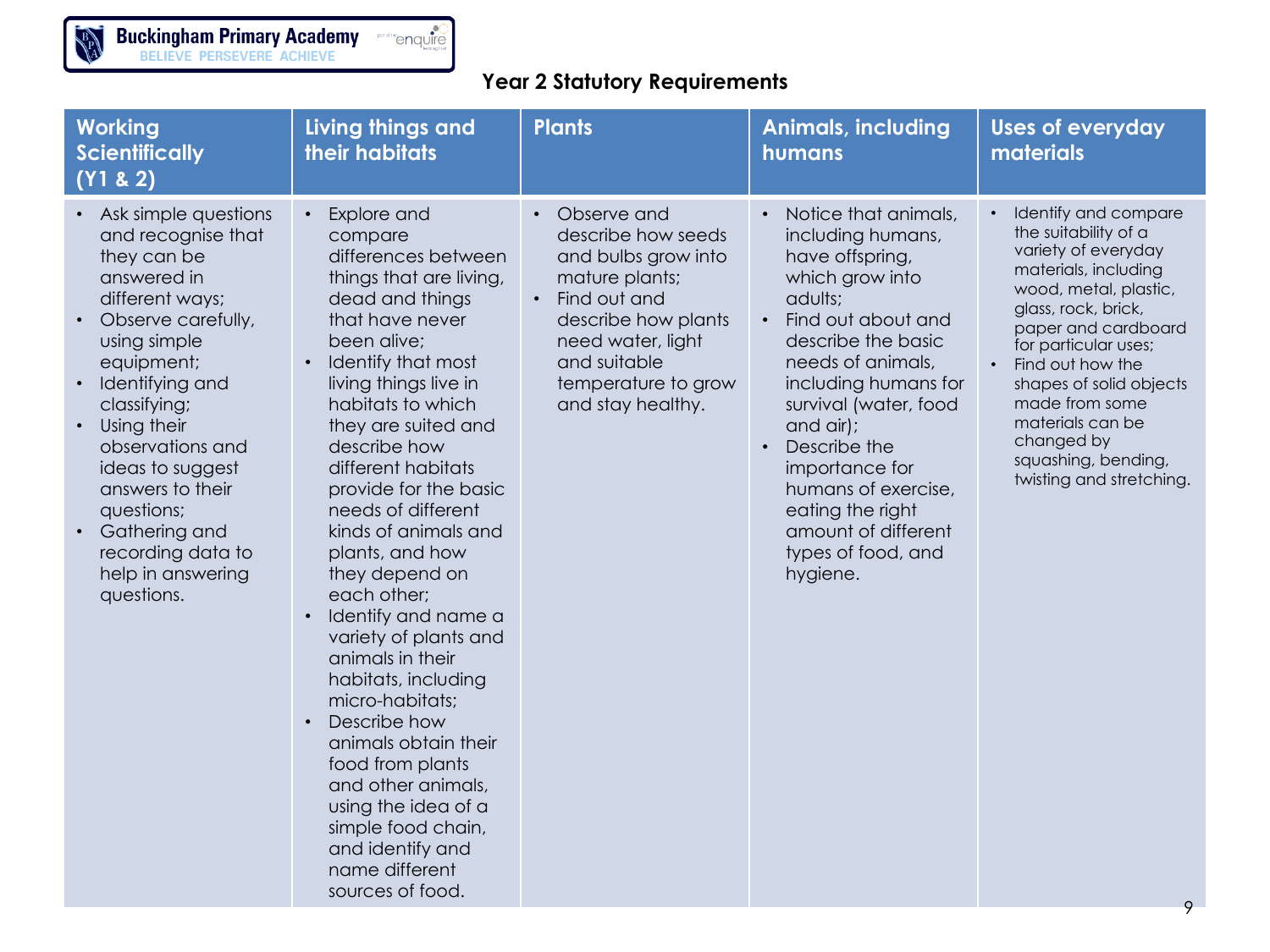

#### **Science: Year 2 Overview**

| <b>Key Features</b>                              |                                                                                                    |                                                                        |                                                                                                                                                                                 |                                                                                                                                                              |  |
|--------------------------------------------------|----------------------------------------------------------------------------------------------------|------------------------------------------------------------------------|---------------------------------------------------------------------------------------------------------------------------------------------------------------------------------|--------------------------------------------------------------------------------------------------------------------------------------------------------------|--|
|                                                  | <b>PLANTS</b>                                                                                      | <b>LIVING THINGS and</b><br><b>their HABITATS</b>                      | <b>ANIMALS (including</b><br>Humans)                                                                                                                                            | <b>Uses of Everyday</b><br><b>Materials</b>                                                                                                                  |  |
| <b>YEAR 2</b>                                    | • What plants and<br>seeds need to<br>grow<br>Growing from<br>seeds and bulbs                      | • Habitats<br>• Living and non living<br>things<br>• Early Food Chains | Exercise and<br>$\bullet$<br>healthy living<br>What animals and<br>$\bullet$<br>humans need to<br>survive<br>Animals have<br>$\bullet$<br>offspring, which<br>grow to be adults | Use of different<br>$\bullet$<br>everyday<br>materials<br>Classifying and<br>$\bullet$<br>grouping<br>Changing<br>$\bullet$<br>materials by<br>bending, etc. |  |
| <b>Possible</b><br>Learning<br><b>Challenges</b> | How can we<br>$\bullet$<br>grow our own<br>salad? or<br>How can you<br>be the next<br>master chef? | Why would a<br>$\bullet$<br>dinosaur not make<br>a good pet?           | How will 5 a day<br>$\bullet$<br>help me to be<br>healthy? or<br>How could you be<br>$\bullet$<br>the next Jessica<br><b>Ennis or Steven</b><br><b>Gerrard?</b>                 | What is our<br>$\bullet$<br>school made<br>of? or<br><b>Which materials</b><br>$\bullet$<br>did they use to<br>build the<br><b>Trafford Centre?</b>          |  |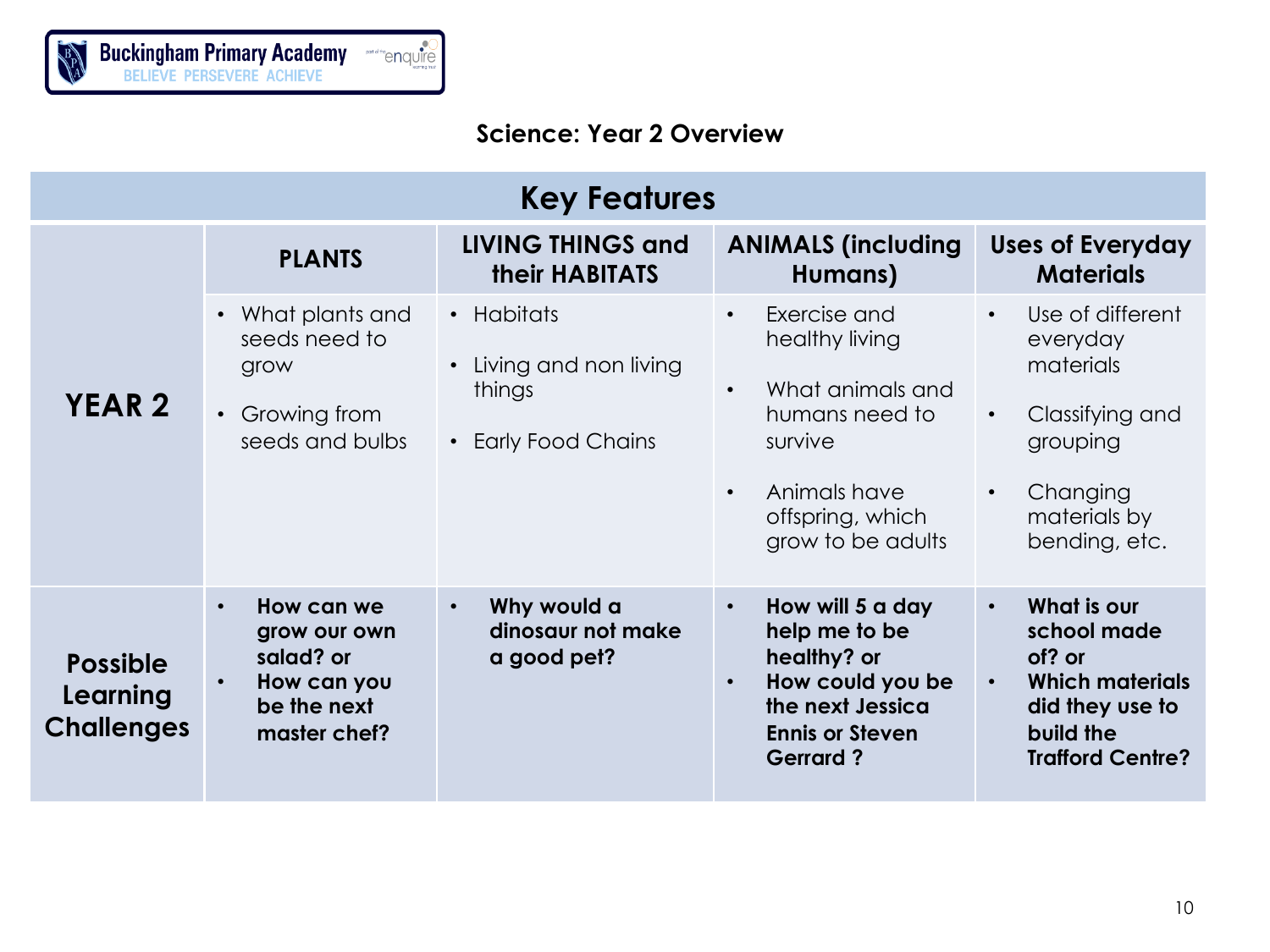# **Science Lower Key Stage 2**

Lower Key Stage 2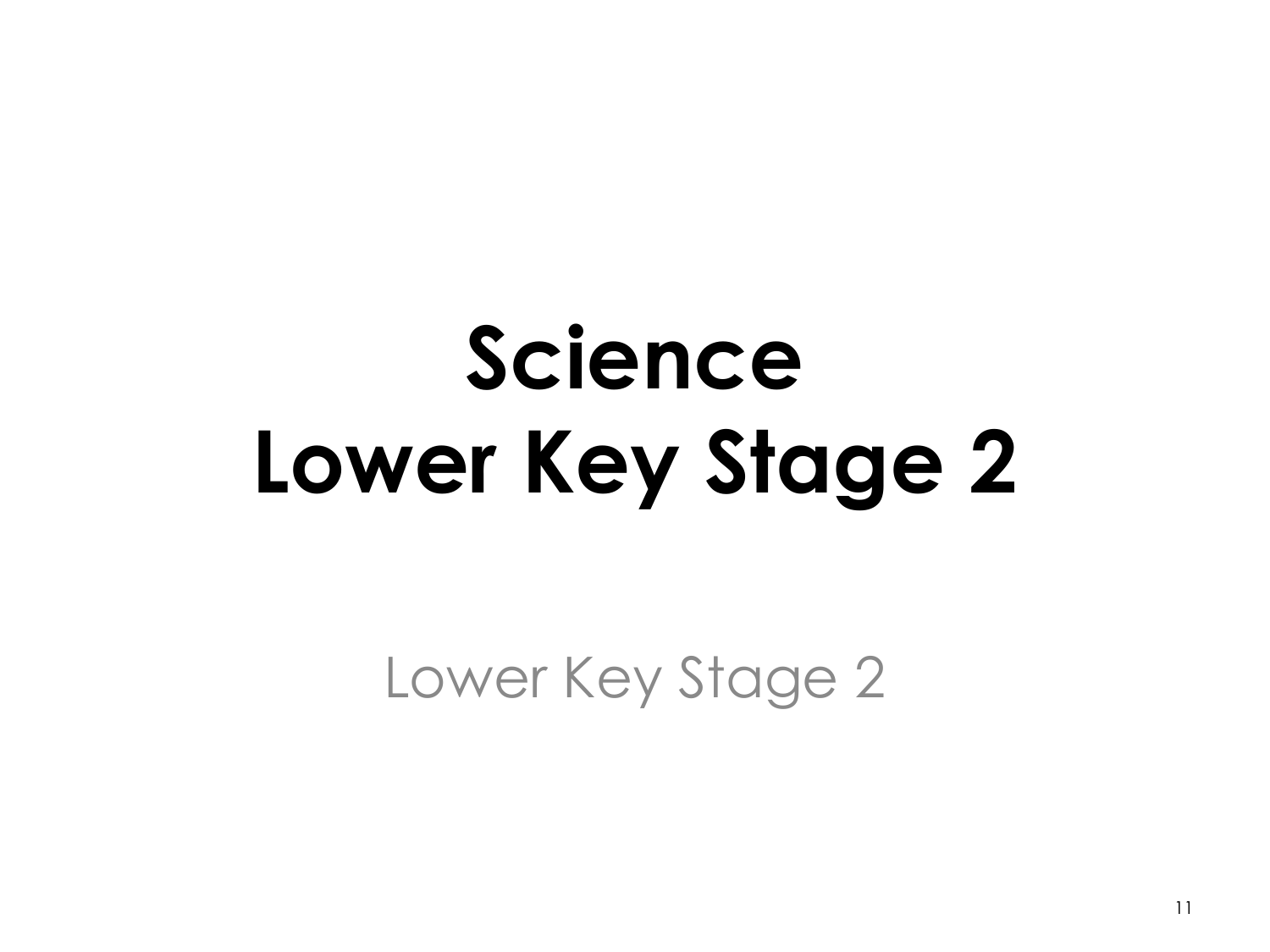## **Science Programme of Study: Lower Key Stage 2**

- The principal focus of science teaching in **lower key stage 2** is to enable pupils to broaden their scientific view of the world around them. They should do this through exploring, talking about, testing and developing ideas about everyday phenomena and the relationships between living things and familiar environments, and by beginning to develop their ideas about functions, relationships and interactions. They should ask their own questions about what they observe and make some decisions about which types of scientific enquiry are likely to be the best ways of answering them, including observing changes over time, noticing patterns, grouping and classifying things, carrying out simple comparative and fair tests and finding things out using secondary sources of information. They should draw simple conclusions and use some scientific language, first, to talk about and, later, to write about what they have found out.
- 'Working scientifically' is described separately at the beginning of the programme of study, but must **always** be taught through and clearly related to substantive science content in the programme of study. Throughout the notes and guidance, examples show how scientific methods and skills might be linked to specific elements of the content.
- Pupils should read and spell scientific vocabulary correctly and with confidence, using their growing word reading and spelling knowledge.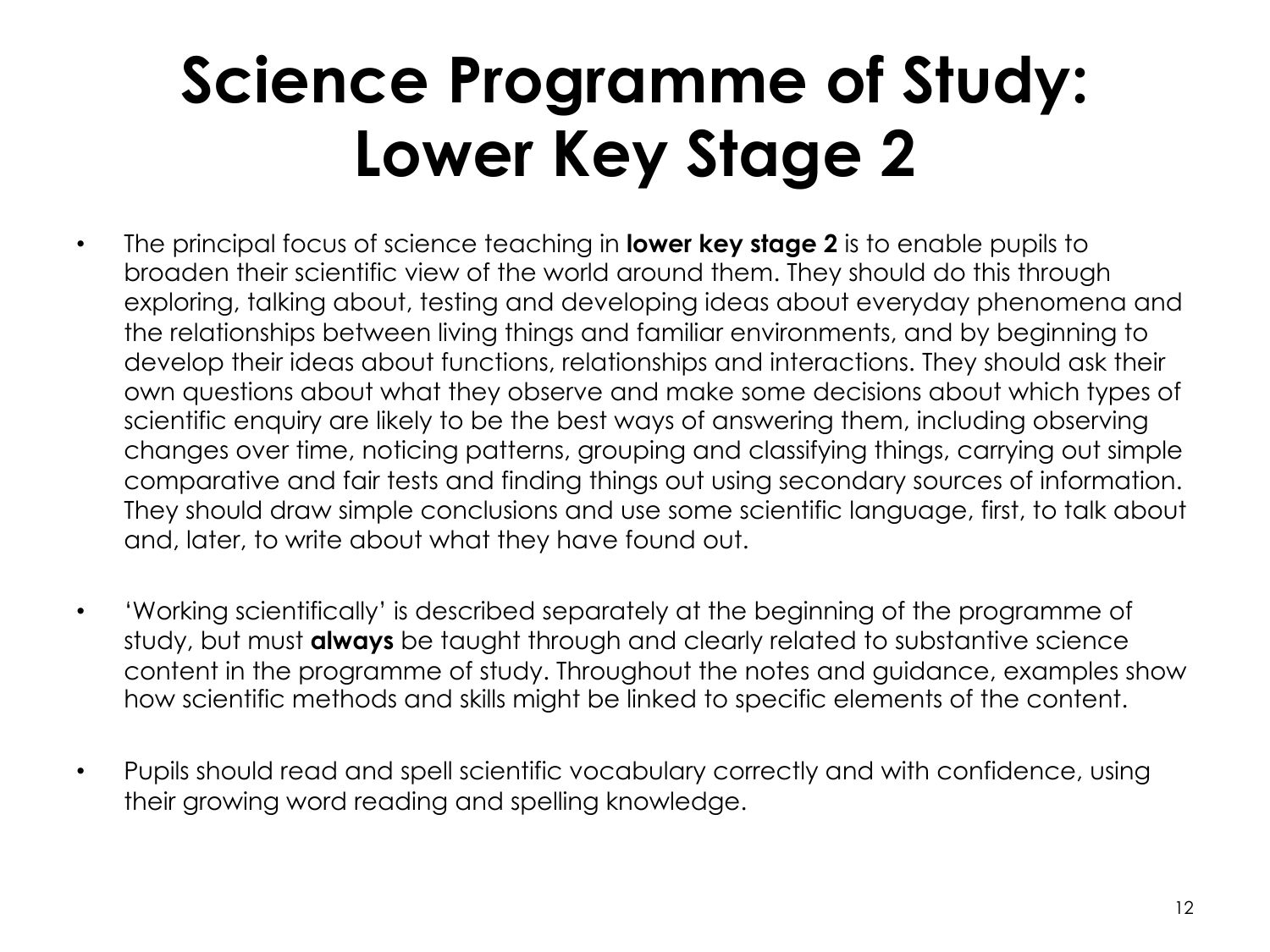## **Science Learning Challenges**

Year<sub>3</sub>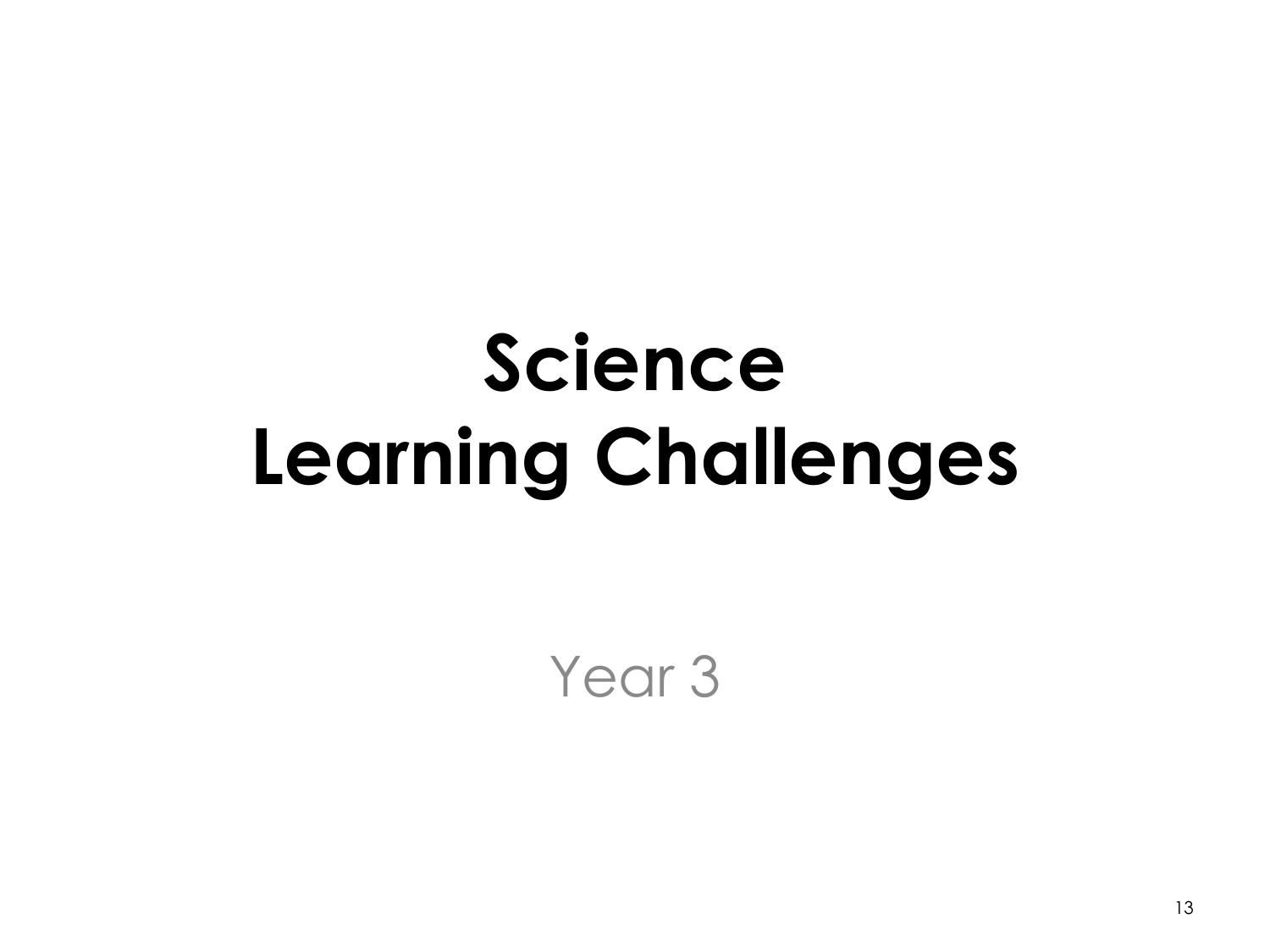### **Year 3 Statutory Requirements**

| <b>Working Scientifically</b><br>(Y3 & Y4)                                                                                                                                                                                                                                                                                                                                                                                                                                                                                                                                                                                                                                                                                                                                                                                                                                                                                                                                                                                                                                                                                                                                  | <b>Plants</b>                                                                                                                                                                                                                                                                                                                                                                                                                                                                                                       | <b>Animals, including humans</b>                                                                                                                                                                                                                                                                                            |
|-----------------------------------------------------------------------------------------------------------------------------------------------------------------------------------------------------------------------------------------------------------------------------------------------------------------------------------------------------------------------------------------------------------------------------------------------------------------------------------------------------------------------------------------------------------------------------------------------------------------------------------------------------------------------------------------------------------------------------------------------------------------------------------------------------------------------------------------------------------------------------------------------------------------------------------------------------------------------------------------------------------------------------------------------------------------------------------------------------------------------------------------------------------------------------|---------------------------------------------------------------------------------------------------------------------------------------------------------------------------------------------------------------------------------------------------------------------------------------------------------------------------------------------------------------------------------------------------------------------------------------------------------------------------------------------------------------------|-----------------------------------------------------------------------------------------------------------------------------------------------------------------------------------------------------------------------------------------------------------------------------------------------------------------------------|
| asking relevant questions and using<br>different types of scientific enquiries to<br>answer them<br>setting up simple practical enquiries,<br>$\bullet$<br>comparative and fair tests<br>making systematic and careful<br>$\bullet$<br>observations and, where appropriate,<br>taking accurate measurements using<br>standard units, using a range of<br>equipment, including thermometers and<br>data loggers<br>gathering, recording, classifying and<br>presenting data in a variety of ways to help<br>in answering questions<br>recording findings using simple scientific<br>language, drawings, labelled diagrams,<br>keys, bar charts, and tables<br>reporting on findings from enquiries,<br>including oral and written explanations,<br>displays or presentations of results and<br>conclusions<br>using results to draw simple conclusions,<br>$\bullet$<br>make predictions for new values, suggest<br>improvements and raise further questions<br>identifying differences, similarities or<br>$\bullet$<br>changes related to simple scientific ideas<br>and processes<br>using straightforward scientific evidence to<br>answer questions or to support their | identify and describe the functions of<br>different parts of flowering plants:<br>roots, stem/trunk, leaves and flowers<br>explore the requirements of plants for<br>life and growth (air, light, water,<br>nutrients from soil, and room to grow)<br>and how they vary from plant to plant<br>investigate the way in which water is<br>transported within plants<br>• explore the part that flowers play in<br>the life cycle of flowering plants,<br>including pollination, seed formation<br>and seed dispersal. | identify that animals, including<br>humans, need the right types and<br>amount of nutrition, and that they<br>cannot make their own food;<br>they get nutrition from what they<br>eat<br>identify that humans and some<br>$\bullet$<br>other animals have skeletons and<br>muscles for support, protection<br>and movement. |
| findings.                                                                                                                                                                                                                                                                                                                                                                                                                                                                                                                                                                                                                                                                                                                                                                                                                                                                                                                                                                                                                                                                                                                                                                   |                                                                                                                                                                                                                                                                                                                                                                                                                                                                                                                     |                                                                                                                                                                                                                                                                                                                             |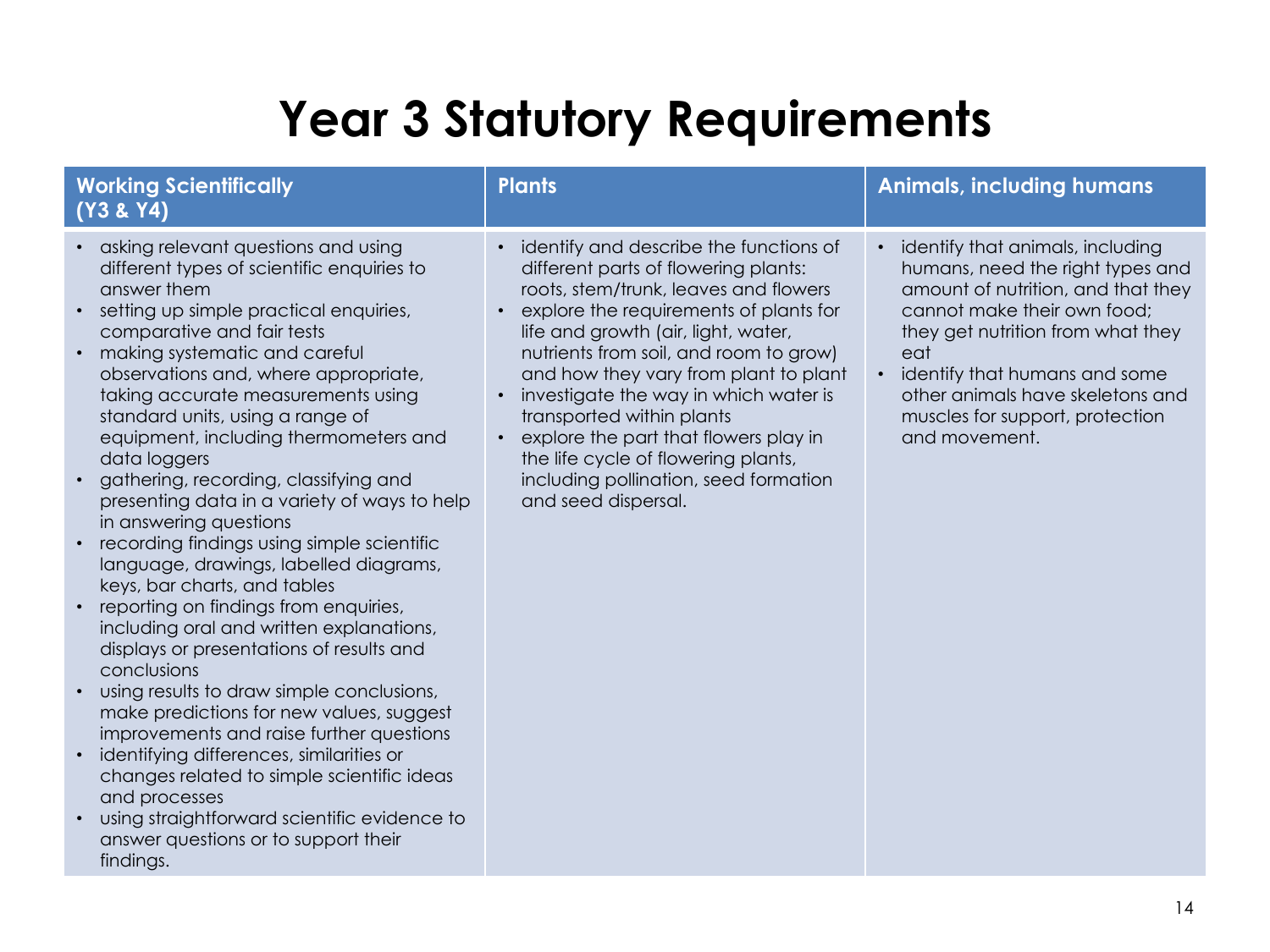### **Year 3 Statutory Requirements (continued)**

| <b>Rocks</b>                                                                                                                                                                                                                                                                                                 | Light                                                                                                                                                                                                                                                                                                                                                                                                                                     | <b>Forces and Magnets</b>                                                                                                                                                                                                                                                                                                                                                                                                                                                                                                                                                                                         |
|--------------------------------------------------------------------------------------------------------------------------------------------------------------------------------------------------------------------------------------------------------------------------------------------------------------|-------------------------------------------------------------------------------------------------------------------------------------------------------------------------------------------------------------------------------------------------------------------------------------------------------------------------------------------------------------------------------------------------------------------------------------------|-------------------------------------------------------------------------------------------------------------------------------------------------------------------------------------------------------------------------------------------------------------------------------------------------------------------------------------------------------------------------------------------------------------------------------------------------------------------------------------------------------------------------------------------------------------------------------------------------------------------|
| compare and group together different<br>kinds of rocks on the basis of their<br>appearance and simple physical<br>properties<br>describe in simple terms how fossils are<br>formed when things that have lived are<br>trapped within rock<br>recognise that soils are made from rocks<br>and organic matter. | recognise that they need light in order<br>to see things and that dark is the<br>absence of light<br>notice that light is reflected from<br>surfaces<br>recognise that light from the sun can<br>be dangerous and that there are<br>ways to protect their eyes<br>recognise that shadows are formed<br>when the light from a light source is<br>blocked by a solid object<br>find patterns in the way that the size of<br>shadows change. | compare how things move on<br>different surfaces<br>notice that some forces need<br>contact between two objects,<br>but magnetic forces can act at a<br>distance<br>observe how magnets attract or<br>$\bullet$<br>repel each other and attract<br>some materials and not others<br>compare and group together a<br>variety of everyday materials on<br>the basis of whether they are<br>attracted to a magnet, and<br>identify some magnetic materials<br>describe magnets as having two<br>poles<br>predict whether two magnets will<br>attract or repel each other,<br>depending on which poles are<br>facing. |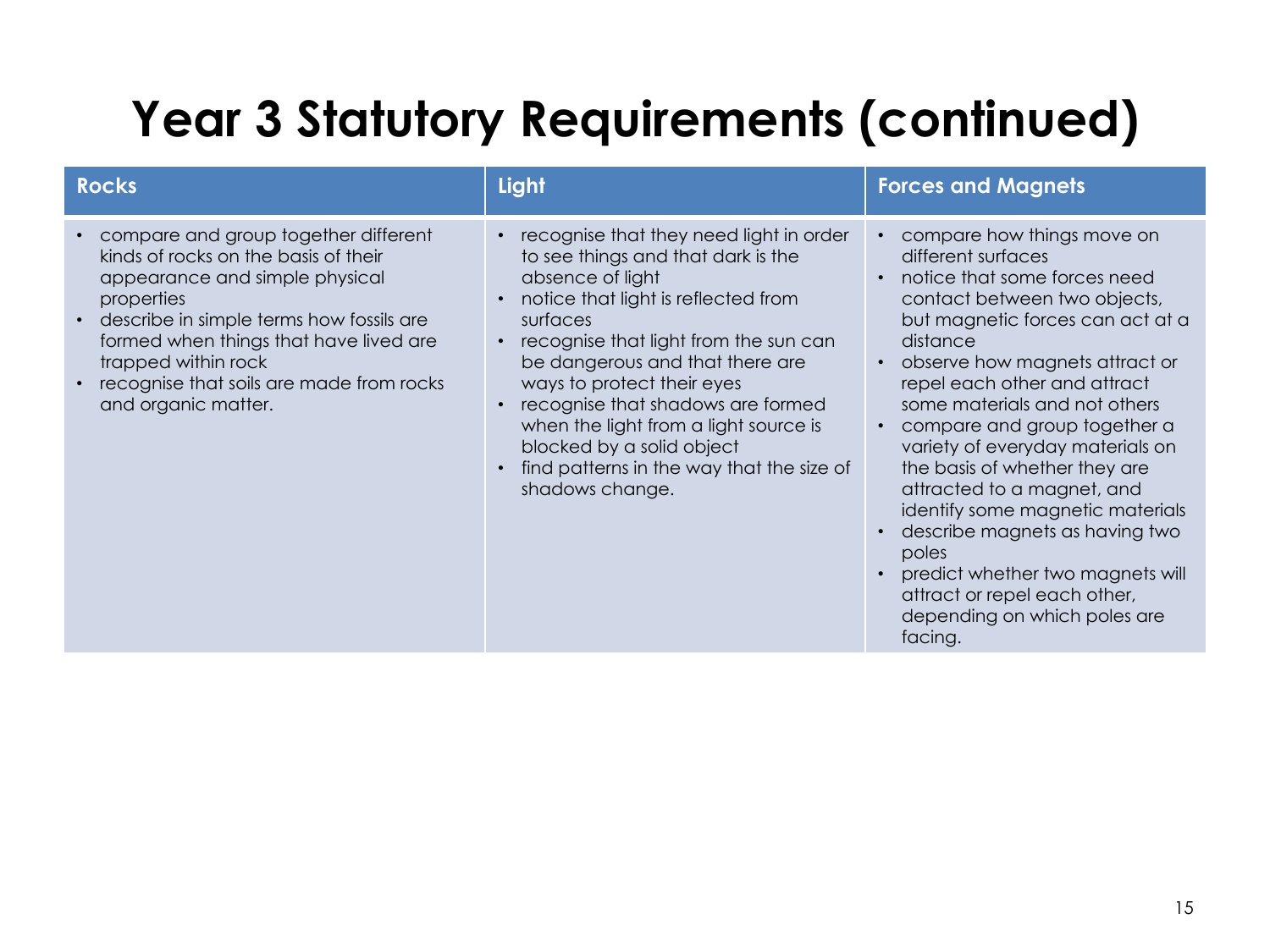#### **Science: Year 3 Overview**

|                                                  | <b>ANIMALS</b><br>(including<br>Humans)                                | <b>PLANTS</b>                                                                                                                                                         | <b>LIGHT</b>                                                                                                                              | <b>FORCES</b> and<br><b>MAGNETS</b>                                                                            | <b>ROCKS</b>                                                                                                       |
|--------------------------------------------------|------------------------------------------------------------------------|-----------------------------------------------------------------------------------------------------------------------------------------------------------------------|-------------------------------------------------------------------------------------------------------------------------------------------|----------------------------------------------------------------------------------------------------------------|--------------------------------------------------------------------------------------------------------------------|
| <b>YEAR 3</b>                                    | • Nutrition,<br>linked to what<br>we eat<br>• Skeletons and<br>muscles | • Function of<br>different parts of<br>plants<br>• What different<br>plants need to<br>flourish<br>Journey of<br>water through a<br>plant<br>Life cycle of a<br>plant | • Sources,<br>including the<br>Sun<br>Protecting<br>$\bullet$<br>eyes from the<br>Sun<br>• Shadows<br>Reflection<br>$\bullet$<br>/mirrors | • How magnets<br>attract/repel<br>some<br>materials<br>Magnetic<br>$\bullet$<br>poles<br>Friction<br>$\bullet$ | How rocks are<br>$\bullet$<br>formed<br>Different kinds<br>$\bullet$<br>of rocks<br>Fossils<br>$\bullet$<br>• Soil |
| <b>Possible</b><br>Learning<br><b>Challenges</b> | • How can<br><b>Usain Bolt</b><br>move so<br>quickly?                  | • How did that<br>blossom<br>become an<br>apple?                                                                                                                      | $\cdot$ How far can<br>you throw<br>your shadow?                                                                                          | $\cdot$ Are you<br>attractive<br>enough?                                                                       | What do rocks<br>$\bullet$<br>tell us about<br>the way the<br><b>Earth was</b><br>formed?                          |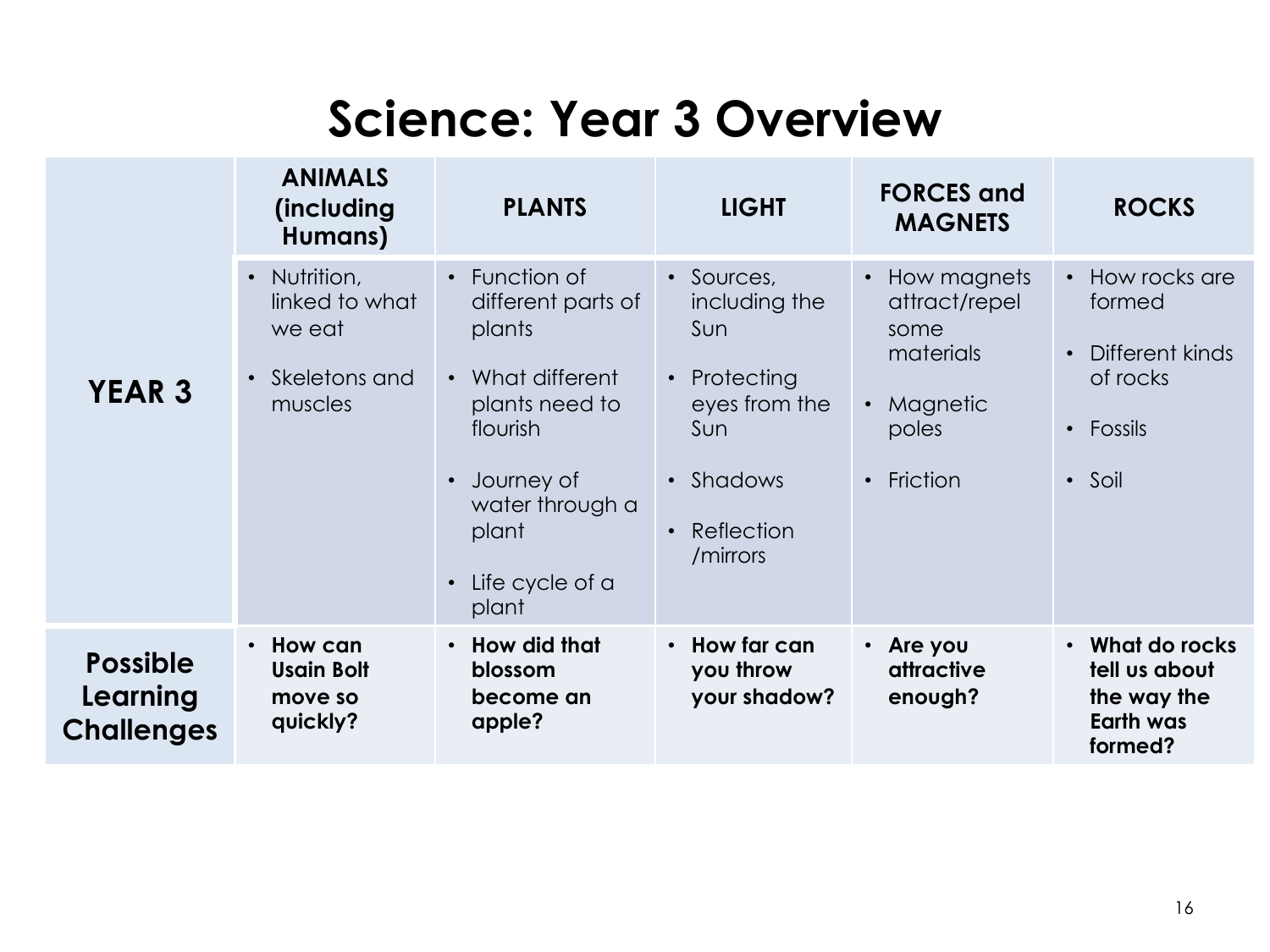# **Science Learning Challenges**

Year 4 Science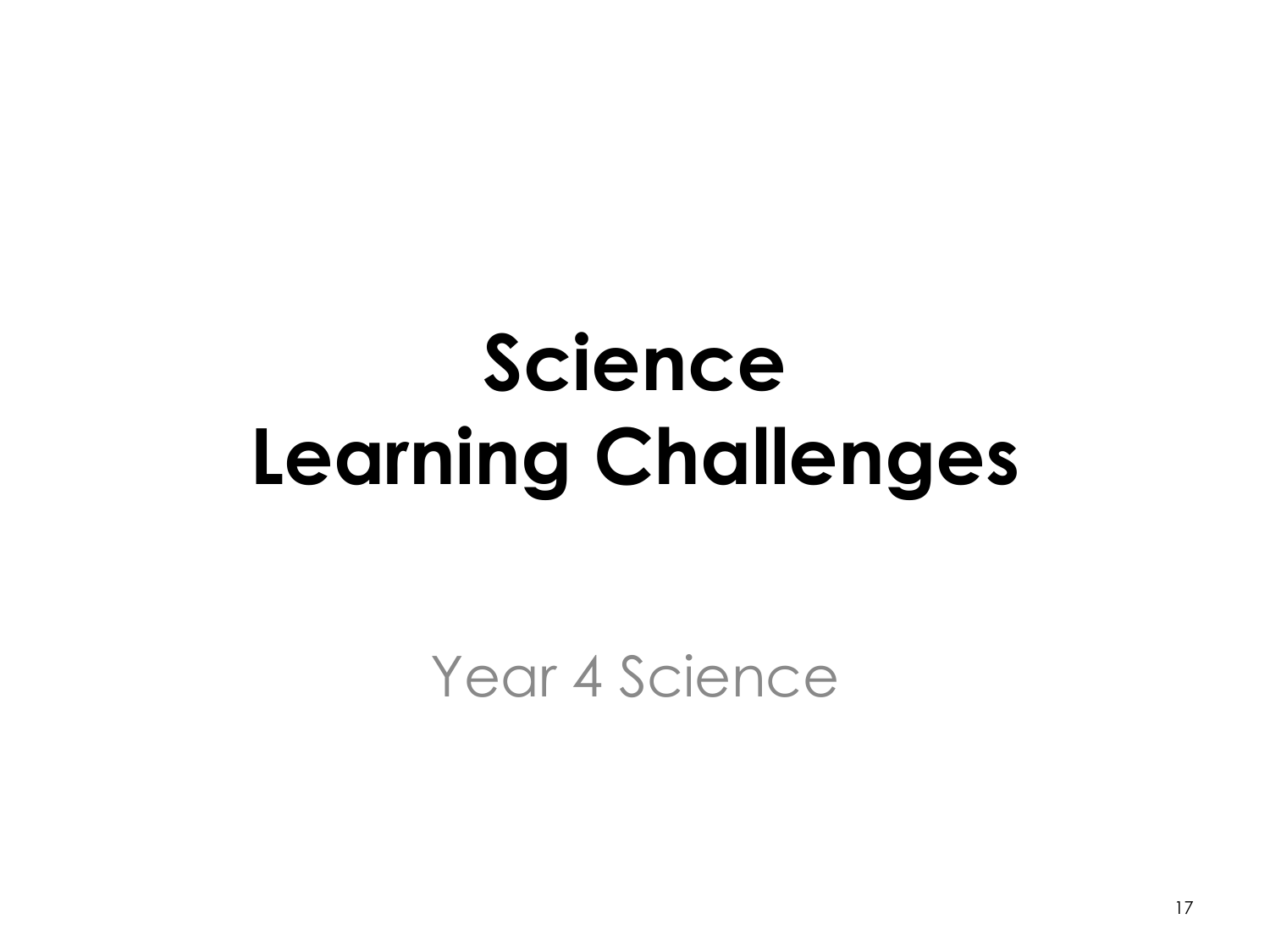### **Year 4 Statutory Requirements**

#### **Working Scientifically (Y3 & Y4)**

- asking relevant questions and using different types of scientific enquiries to answer them
- setting up simple practical enquiries, comparative and fair tests
- making systematic and careful observations and, where appropriate, taking accurate measurements using standard units, using a range of equipment, including thermometers and data loggers
- gathering, recording, classifying and presenting data in a variety of ways to help in answering questions
- recording findings using simple scientific language, drawings, labelled diagrams, keys, bar charts, and tables
- reporting on findings from enquiries, including oral and written explanations, displays or presentations of results and conclusions
- using results to draw simple conclusions, make predictions for new values, suggest improvements and raise further questions
- identifying differences, similarities or changes related to simple scientific ideas and processes
- using straightforward scientific evidence to answer questions or to support their findings.

#### **Living Things and their Habitats Animals, including humans**

- recognise that living things can be
	- grouped in a variety of ways
- explore and use classification keys to help group, identify and name a variety of living things in their local and wider environment
- recognise that environments can change and that this can sometimes pose dangers to living things.
- describe the simple functions of the basic parts of the digestive system in humans
- identify the different types of teeth in humans and their simple functions
- construct and interpret a variety of food chains, identifying producers, predators and prey.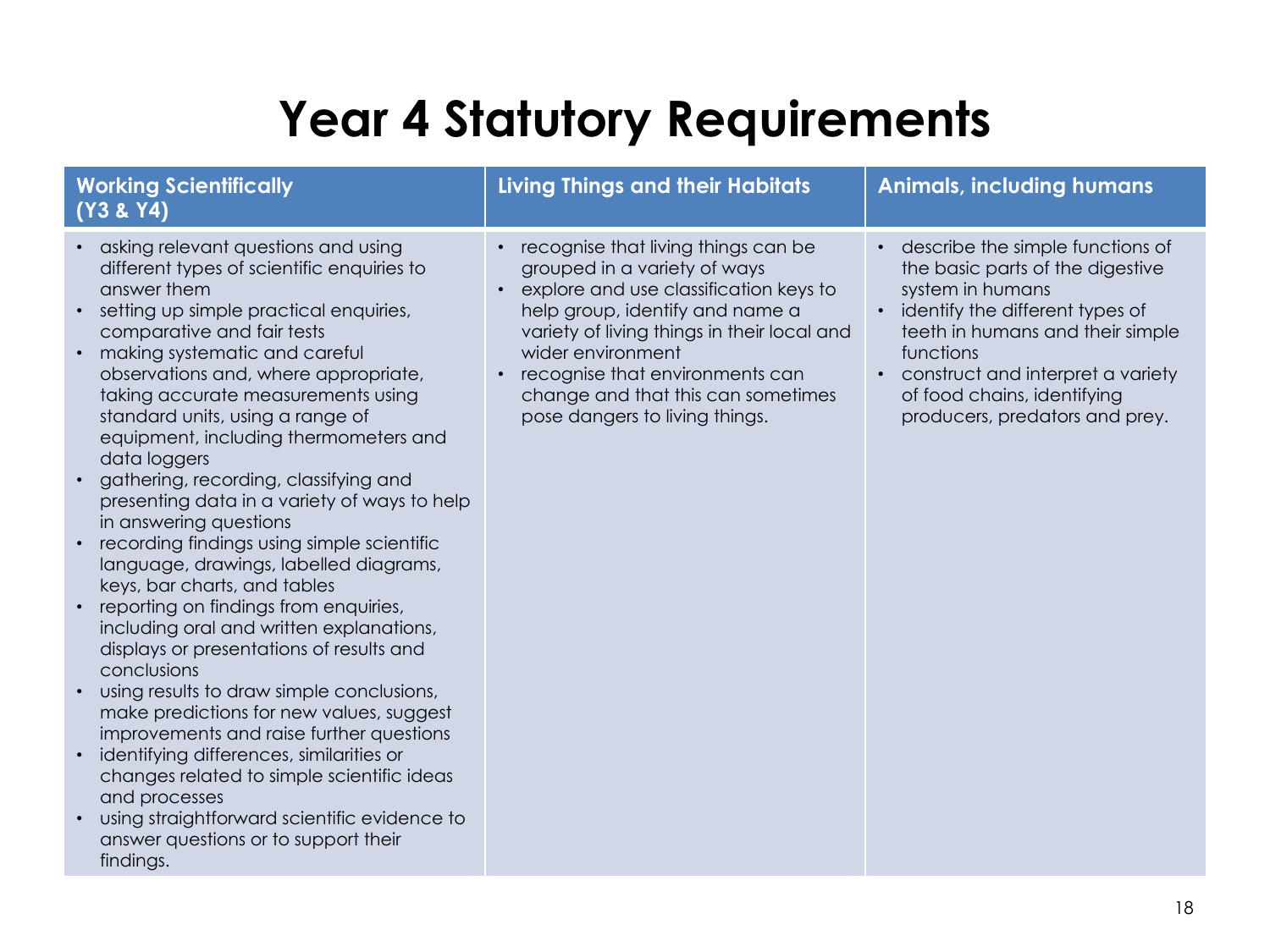### **Year 4 Statutory Requirements (continued)**

| <b>States of Matter</b>                                                                                                                                                                                                                                                                                                                                                                                                                                 | Sound                                                                                                                                                                                                                                                                                                                                                                                                                                                                                  | <b>Electricity</b>                                                                                                                                                                                                                                                                                                                                                                                                                                                                                                                                                                                                                           |
|---------------------------------------------------------------------------------------------------------------------------------------------------------------------------------------------------------------------------------------------------------------------------------------------------------------------------------------------------------------------------------------------------------------------------------------------------------|----------------------------------------------------------------------------------------------------------------------------------------------------------------------------------------------------------------------------------------------------------------------------------------------------------------------------------------------------------------------------------------------------------------------------------------------------------------------------------------|----------------------------------------------------------------------------------------------------------------------------------------------------------------------------------------------------------------------------------------------------------------------------------------------------------------------------------------------------------------------------------------------------------------------------------------------------------------------------------------------------------------------------------------------------------------------------------------------------------------------------------------------|
| compare and group materials together,<br>according to whether they are solids,<br>liquids or gases<br>observe that some materials change state<br>$\bullet$<br>when they are heated or cooled, and<br>measure or research the temperature at<br>which this happens in degrees Celsius (°C)<br>identify the part played by evaporation<br>$\bullet$<br>and condensation in the water cycle and<br>associate the rate of evaporation with<br>temperature. | identify how sounds are made,<br>associating some of them with<br>something vibrating<br>recognise that vibrations from sounds<br>travel through a medium to the ear<br>find patterns between the pitch of a<br>sound and features of the object that<br>produced it<br>find patterns between the volume of a<br>$\bullet$<br>sound and the strength of the<br>vibrations that produced it<br>recognise that sounds get fainter as<br>the distance from the sound source<br>increases. | identify common appliances that<br>run on electricity<br>• construct a simple series electrical<br>circuit, identifying and naming its<br>basic parts, including cells, wires,<br>bulbs, switches and buzzers<br>identify whether or not a lamp will<br>light in a simple series circuit,<br>based on whether or not the<br>lamp is part of a complete loop<br>with a battery<br>recognise that a switch opens<br>and closes a circuit and associate<br>this with whether or not a lamp<br>lights in a simple series circuit<br>• recognise some common<br>conductors and insulators, and<br>associate metals with being good<br>conductors. |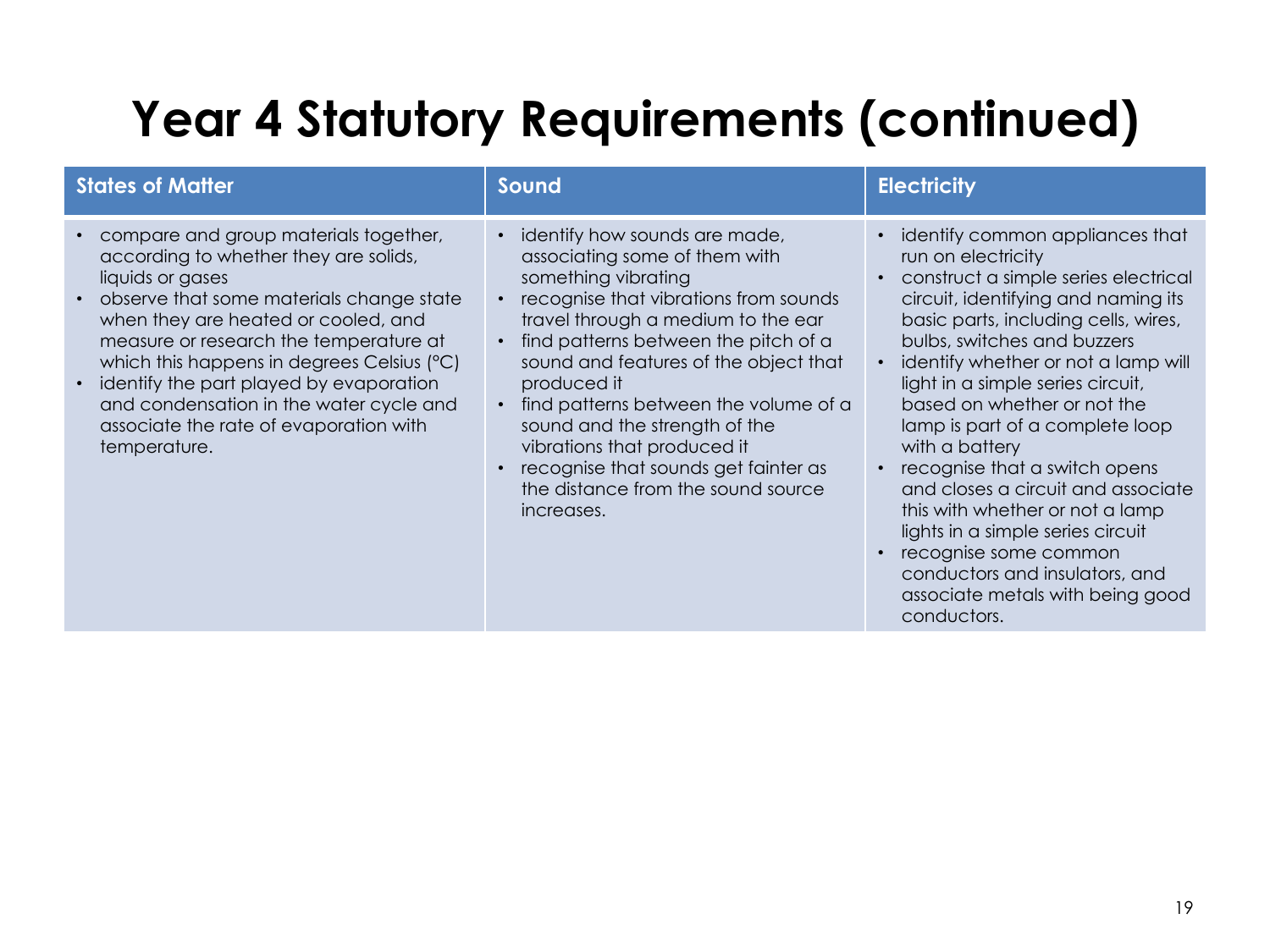#### **Science: Year 4 Overview**

|                                                  | <b>ANIMALS,</b><br>including<br><b>Humans</b>                                                                              | <b>LIVING THINGS</b><br>and their<br><b>Habitats</b>                                                                                                                                                                  | <b>STATES OF</b><br><b>MATTER</b>                                                                                                             | <b>ELECTRICITY</b>                                                                                                                                                                            | <b>SOUND</b>                                                                                    |
|--------------------------------------------------|----------------------------------------------------------------------------------------------------------------------------|-----------------------------------------------------------------------------------------------------------------------------------------------------------------------------------------------------------------------|-----------------------------------------------------------------------------------------------------------------------------------------------|-----------------------------------------------------------------------------------------------------------------------------------------------------------------------------------------------|-------------------------------------------------------------------------------------------------|
| <b>YEAR 4</b>                                    | <b>Digestive</b><br>$\bullet$<br>System<br>$\cdot$ Teeth<br>Food chains<br>$\bullet$<br>Predators and<br>$\bullet$<br>prey | • Identify and<br>name a variety<br>of living things<br>(plants and<br>animals) in the<br>local and wider<br>environment and<br>group them<br>Recognise that<br>environments<br>can change and<br>can pose<br>dangers | • Solids, Liquids<br>and Gases<br>Heating and<br>$\bullet$<br>cooling (no<br>baking, etc.)<br>Evaporation<br>$\bullet$<br>and<br>condensation | • Identify<br>common<br>appliances<br>• Construct<br>simple circuits<br>including<br>switches<br>Common<br>$\bullet$<br>conductors<br>and insulators<br>• Alternative<br>sources of<br>energy | • Sources<br>• Vibration<br>• Loud and<br>faint<br>• Pitch<br>• Volume<br>• Sound<br>travelling |
| <b>Possible</b><br>Learning<br><b>Challenges</b> | $\cdot$ What happens<br>to the food we<br>eat?                                                                             | • Which wild<br>animals and<br>plants thrive in<br>your locality?                                                                                                                                                     | • How would we<br>survive without<br>water?                                                                                                   | • How could we<br>cope without<br>electricity for<br>one day?                                                                                                                                 | • Why is the<br>sound that<br>'One<br>Direction'<br>makes<br>enjoyed by so<br>many?             |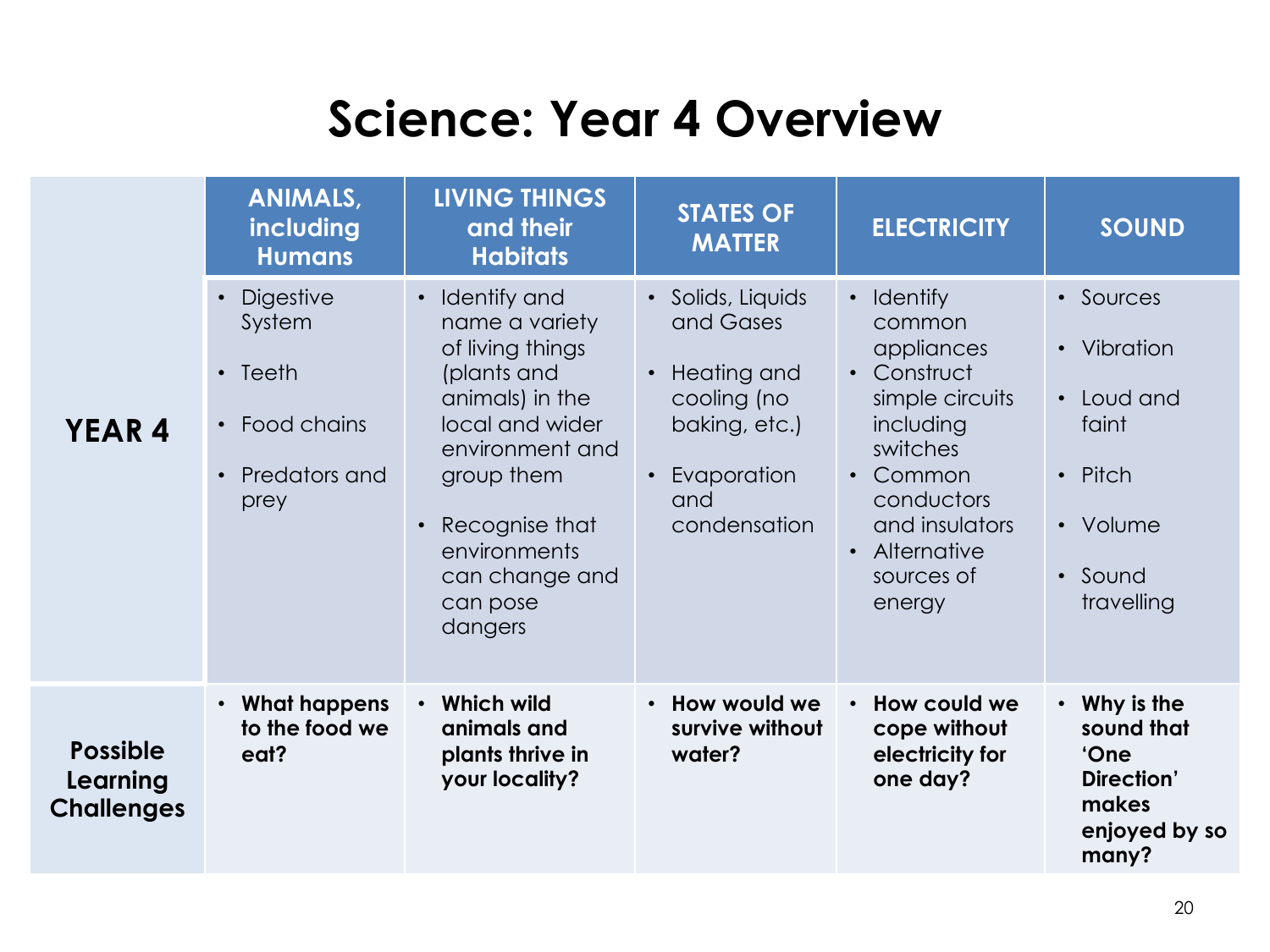# **Science Upper Key Stage 2**

Upper Key Stage 2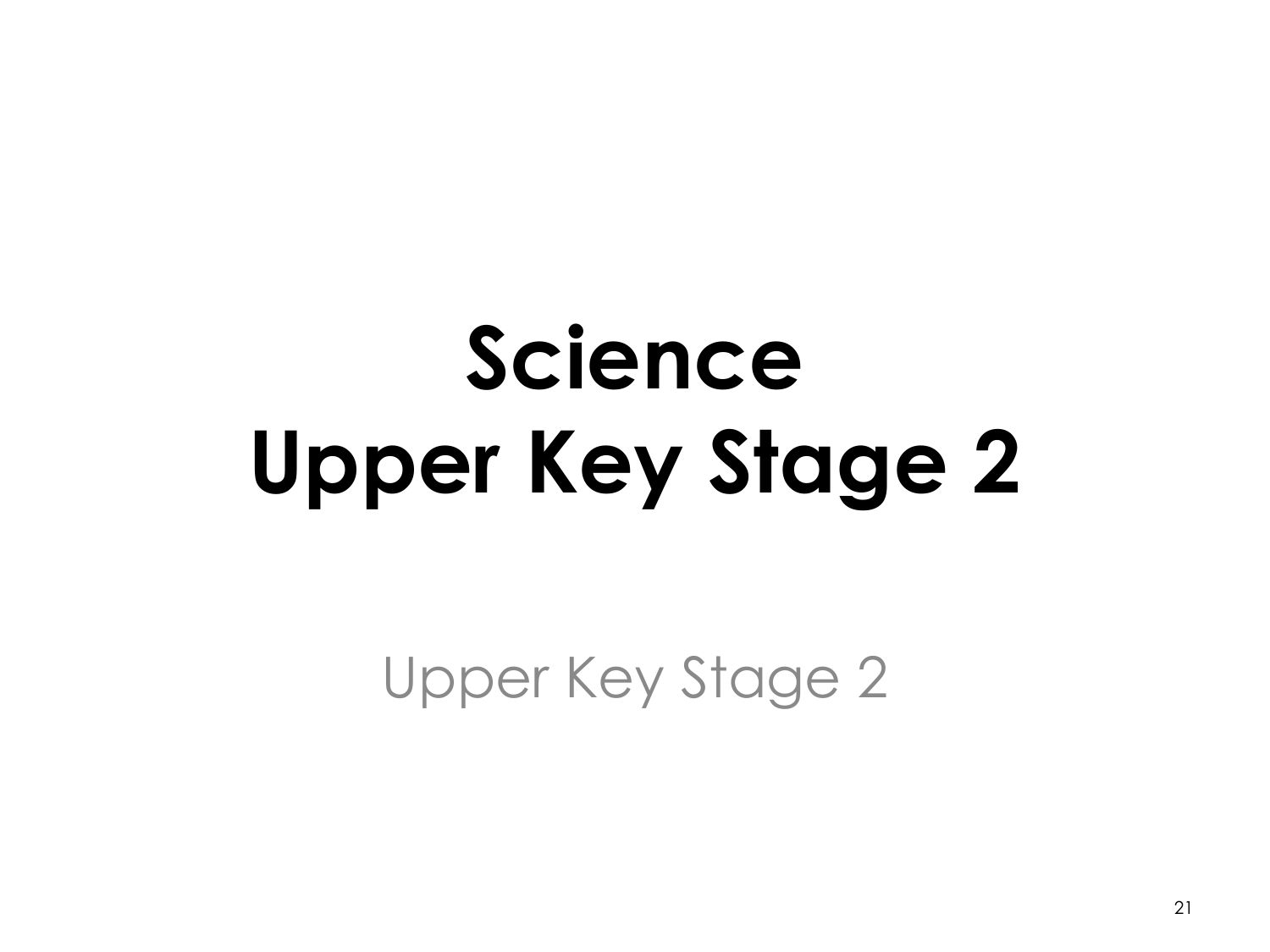## **Science Programme of Study: Upper Key Stage 2**

- The principal focus of science teaching in **upper key stage 2** is to enable pupils to develop a deeper understanding of a wide range of scientific ideas. They should do this through exploring and talking about their ideas; asking their own questions about scientific phenomena; and analysing functions, relationships and interactions more systematically. At upper key stage 2, they should encounter more abstract ideas and begin to recognise how these ideas help them to understand and predict how the world operates. They should also begin to recognise that scientific ideas change and develop over time. They should select the most appropriate ways to answer science questions using different types of scientific enquiry, including observing changes over different periods of time, noticing patterns, grouping and classifying things, carrying out comparative and fair tests and finding things out using a wide range of secondary sources of information. Pupils should draw conclusions based on their data and observations, use evidence to justify their ideas, and use their scientific knowledge and understanding to explain their findings.
- 'Working and thinking scientifically' is described separately at the beginning of the programme of study, but must **always** be taught through and clearly related to substantive science content in the programme of study. Throughout the notes and guidance, examples show how scientific methods and skills might be linked to specific elements of the content.
- Pupils should read, spell and pronounce scientific vocabulary correctly.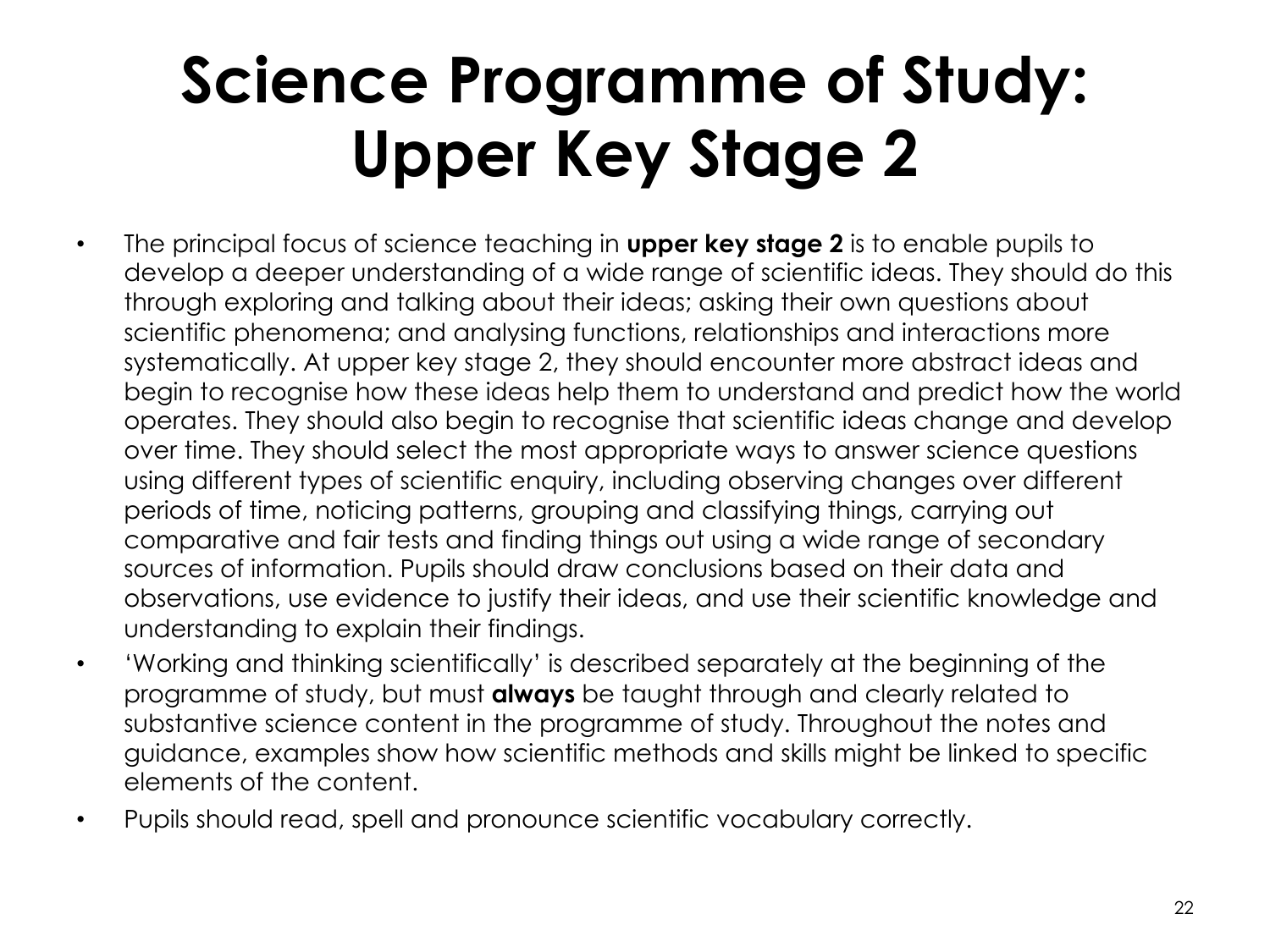# **Science Learning Challenges**

Year<sub>5</sub>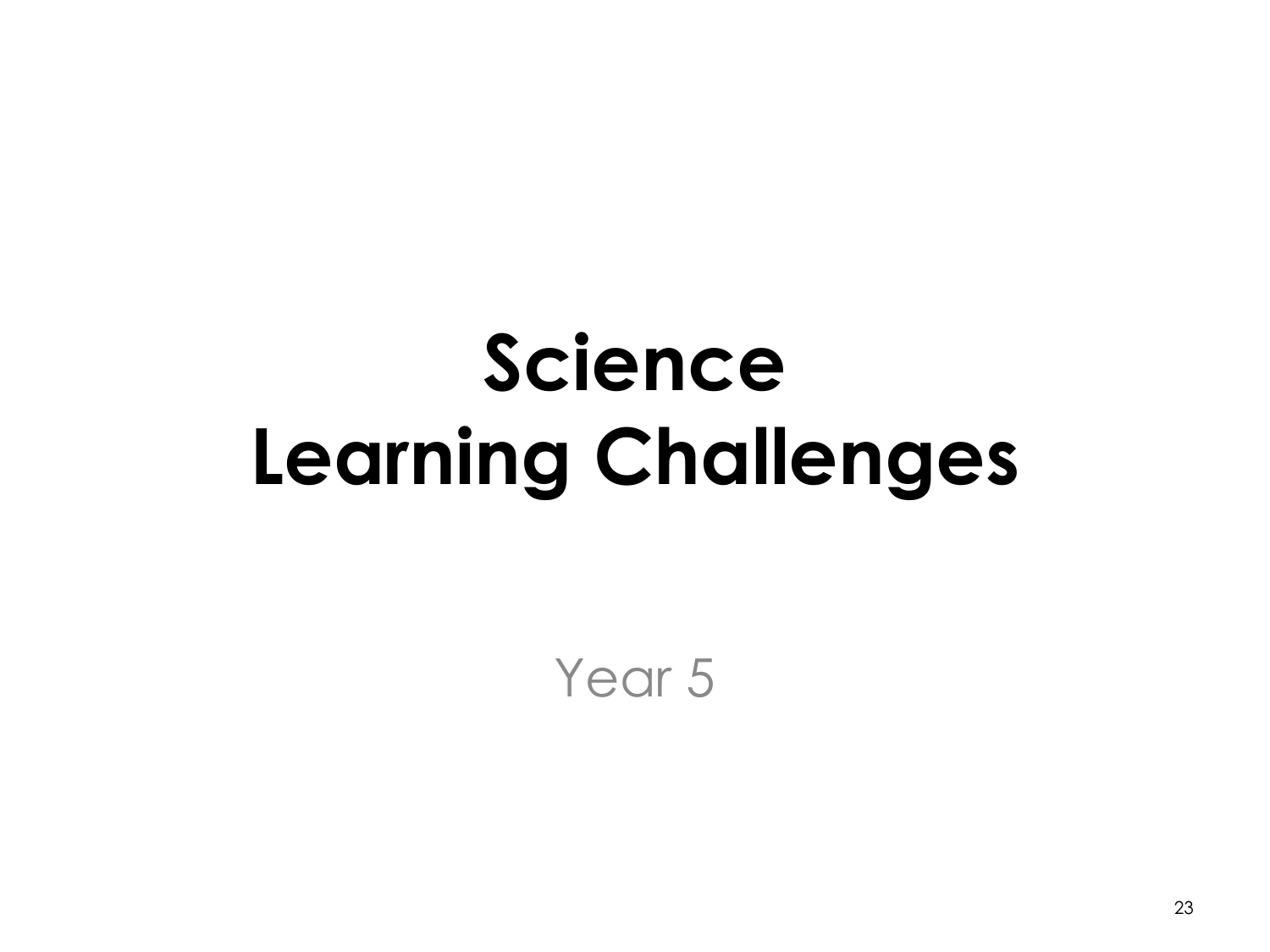### **Year 5 Statutory Requirements**

| <b>Working Scientifically</b><br>(Y5 & Y6)                                                                                                                                                                                                                                                                                                                                                                                                                                                                                                                                                                                                                                                                                                                                                                                                                                                                                                                              | <b>Living Things and their habitats</b>                                                                                                                                          | <b>Animals, including humans</b>                      |
|-------------------------------------------------------------------------------------------------------------------------------------------------------------------------------------------------------------------------------------------------------------------------------------------------------------------------------------------------------------------------------------------------------------------------------------------------------------------------------------------------------------------------------------------------------------------------------------------------------------------------------------------------------------------------------------------------------------------------------------------------------------------------------------------------------------------------------------------------------------------------------------------------------------------------------------------------------------------------|----------------------------------------------------------------------------------------------------------------------------------------------------------------------------------|-------------------------------------------------------|
| planning different types of scientific<br>$\bullet$<br>enquiries to answer questions, including<br>recognising and controlling variables<br>where necessary<br>taking measurements, using a range of<br>$\bullet$<br>scientific equipment, with increasing<br>accuracy and precision, taking repeat<br>readings when appropriate<br>recording data and results of increasing<br>complexity using scientific diagrams and<br>labels, classification keys, tables, scatter<br>graphs, bar and line graphs<br>using test results to make predictions to set<br>up further comparative and fair tests<br>reporting and presenting findings from<br>$\bullet$<br>enquiries, including conclusions, causal<br>relationships and explanations of and<br>degree of trust in results, in oral and written<br>forms such as displays and other<br>presentations<br>identifying scientific evidence that has<br>$\bullet$<br>been used to support or refute ideas or<br>arguments. | describe the differences in the life<br>cycles of a mammal, an amphibian,<br>an insect and a bird<br>describe the life process of<br>reproduction in some plants and<br>animals. | describe the changes as humans<br>develop to old age. |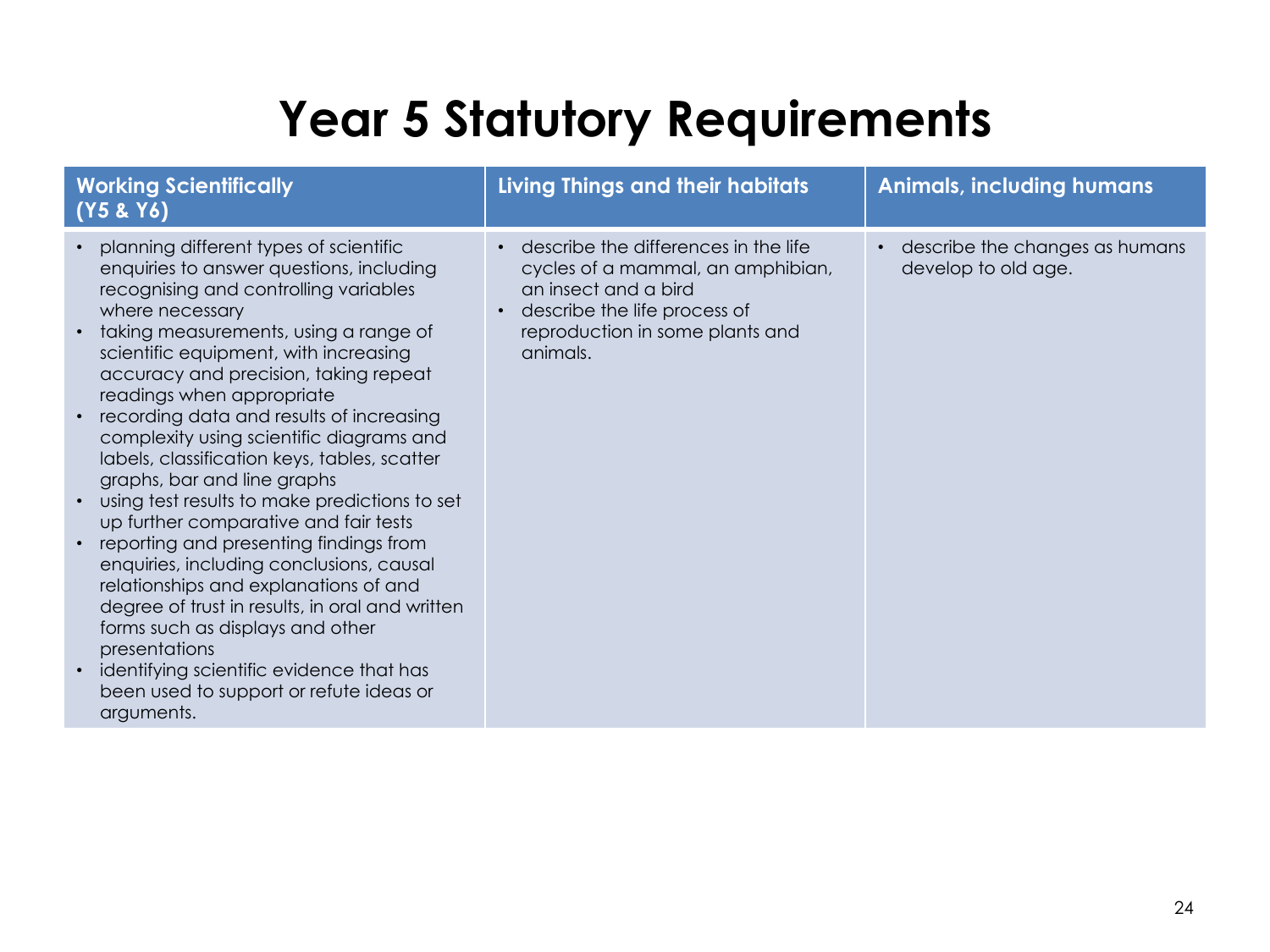### **Year 5 Statutory Requirements (continued)**

| <b>Properties and changes of materials</b>                                                                                                                                                                                                                                                                                                                                                                                                                                                                                                                                                                                                                                                                                                                                                                                                                                                                                                                                                                                        | <b>Earth and Space</b>                                                                                                                                                                                                                                                                                                                                                     | <b>Forces</b>                                                                                                                                                                                                                                                                                                                                                                                                |
|-----------------------------------------------------------------------------------------------------------------------------------------------------------------------------------------------------------------------------------------------------------------------------------------------------------------------------------------------------------------------------------------------------------------------------------------------------------------------------------------------------------------------------------------------------------------------------------------------------------------------------------------------------------------------------------------------------------------------------------------------------------------------------------------------------------------------------------------------------------------------------------------------------------------------------------------------------------------------------------------------------------------------------------|----------------------------------------------------------------------------------------------------------------------------------------------------------------------------------------------------------------------------------------------------------------------------------------------------------------------------------------------------------------------------|--------------------------------------------------------------------------------------------------------------------------------------------------------------------------------------------------------------------------------------------------------------------------------------------------------------------------------------------------------------------------------------------------------------|
| compare and group together everyday<br>materials on the basis of their properties,<br>including their hardness, solubility,<br>transparency, conductivity (electrical and<br>thermal), and response to magnets<br>know that some materials will dissolve in<br>liquid to form a solution, and describe how<br>to recover a substance from a solution<br>use knowledge of solids, liquids and gases<br>$\bullet$<br>to decide how mixtures might be<br>separated, including through filtering,<br>sieving and evaporating<br>give reasons, based on evidence from<br>comparative and fair tests, for the<br>particular uses of everyday materials,<br>including metals, wood and plastic<br>demonstrate that dissolving, mixing and<br>$\bullet$<br>changes of state are reversible changes<br>explain that some changes result in the<br>formation of new materials, and that this<br>kind of change is not usually reversible,<br>including changes associated with burning<br>and the action of acid on bicarbonate of<br>soda. | describe the movement of the Earth,<br>and other planets, relative to the Sun<br>in the solar system<br>describe the movement of the Moon<br>relative to the Earth<br>describe the Sun, Earth and Moon as<br>approximately spherical bodies<br>use the idea of the Earth's rotation to<br>explain day and night and the<br>apparent movement of the sun across<br>the sky. | • explain that unsupported objects<br>fall towards the Earth because of<br>the force of gravity acting<br>between the Earth and the falling<br>object<br>• identify the effects of air<br>resistance, water resistance and<br>friction, that act between moving<br>surfaces<br>recognise that some mechanisms,<br>including levers, pulleys and<br>gears, allow a smaller force to<br>have a greater effect. |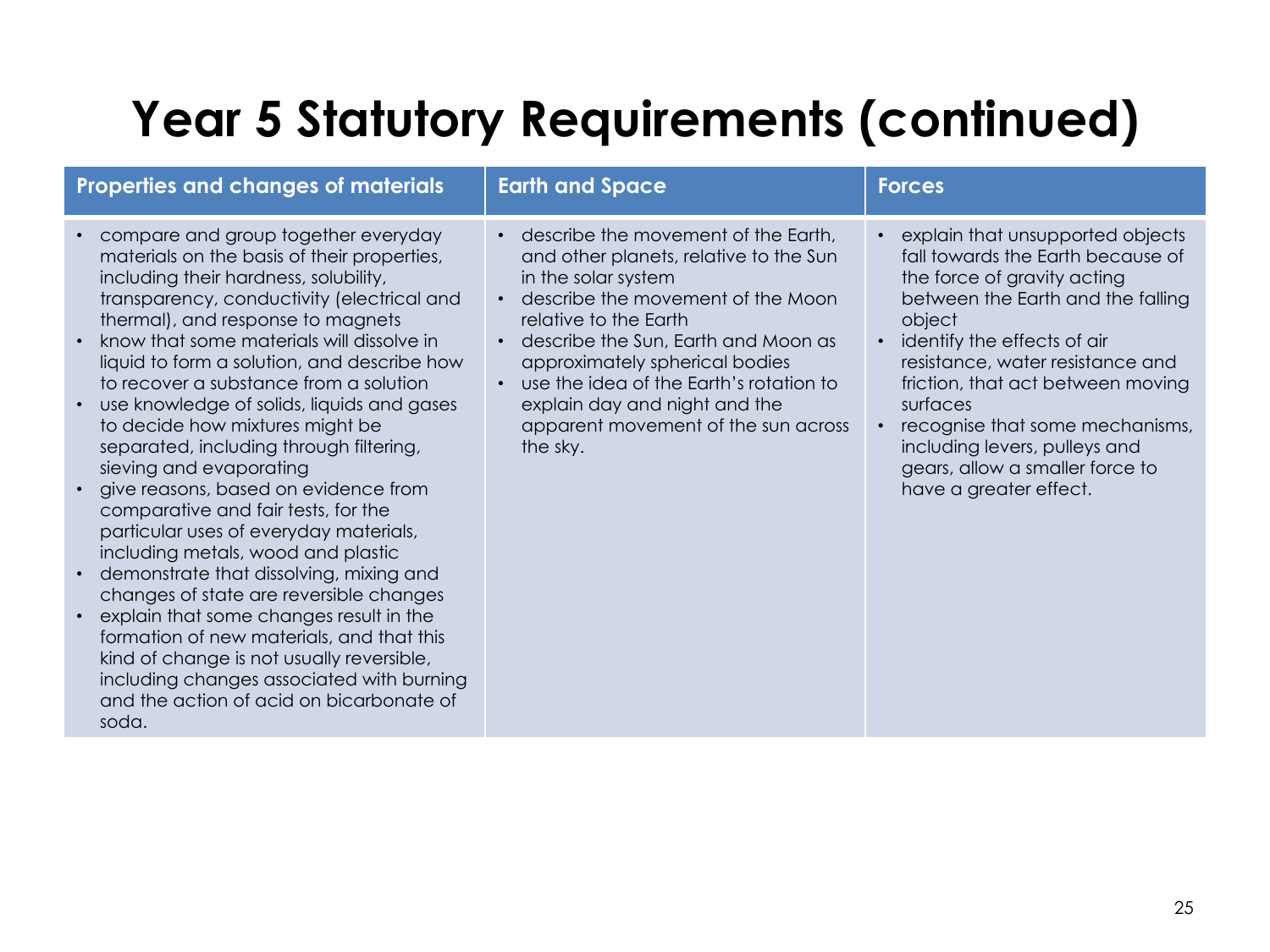#### **Science: Year 5 Overview**

|                                                  | <b>Living things</b><br>and their<br>habitats                                                                             | Animals,<br>including<br>humans                                                              | <b>Properties &amp;</b><br>changes of<br><b>materials</b>                                                                     | <b>Earth and</b><br>space                                                                                                                                                                    | <b>Forces</b>                                                                                                                                                      |
|--------------------------------------------------|---------------------------------------------------------------------------------------------------------------------------|----------------------------------------------------------------------------------------------|-------------------------------------------------------------------------------------------------------------------------------|----------------------------------------------------------------------------------------------------------------------------------------------------------------------------------------------|--------------------------------------------------------------------------------------------------------------------------------------------------------------------|
| <b>YEAR 5</b>                                    | Life cycles of<br>$\bullet$<br>plants and<br>animals<br>Birth, growth,<br>$\bullet$<br>development<br>and<br>reproduction | Changes as<br>$\bullet$<br>humans<br>develop from<br>birth to old age                        | Dissolving<br>$\bullet$<br>Evaporating<br>Filtering<br>$\bullet$<br>Reversible<br>$\bullet$<br>and<br>Irreversible<br>changes | Earth relative<br>$\bullet$<br>to the Sun<br>Moon relative<br>to the Earth<br>Relationship<br>$\bullet$<br>between Sun,<br>Earth and<br>Moon<br>$\cdot$ Earth's<br>rotation<br>Day and night | • Gravity<br>$\bullet$ Air<br>Resistance<br>Water<br>$\bullet$<br>Resistance<br>Friction<br>$\bullet$<br>Gears,<br>$\bullet$<br>Pulleys,<br>Leavers<br>and Springs |
| <b>Possible</b><br>Learning<br><b>Challenges</b> | Do all<br>$\bullet$<br>animals and<br>plants start<br>life as an<br>egg?                                                  | How different<br>$\bullet$<br>will you be<br>when you are<br>as old as your<br>grandparents? | Could you be<br>the next CSI<br>investigator?                                                                                 | Will we ever<br>send another<br>human to the<br>moon?                                                                                                                                        | • Can you<br>feel the<br>force?                                                                                                                                    |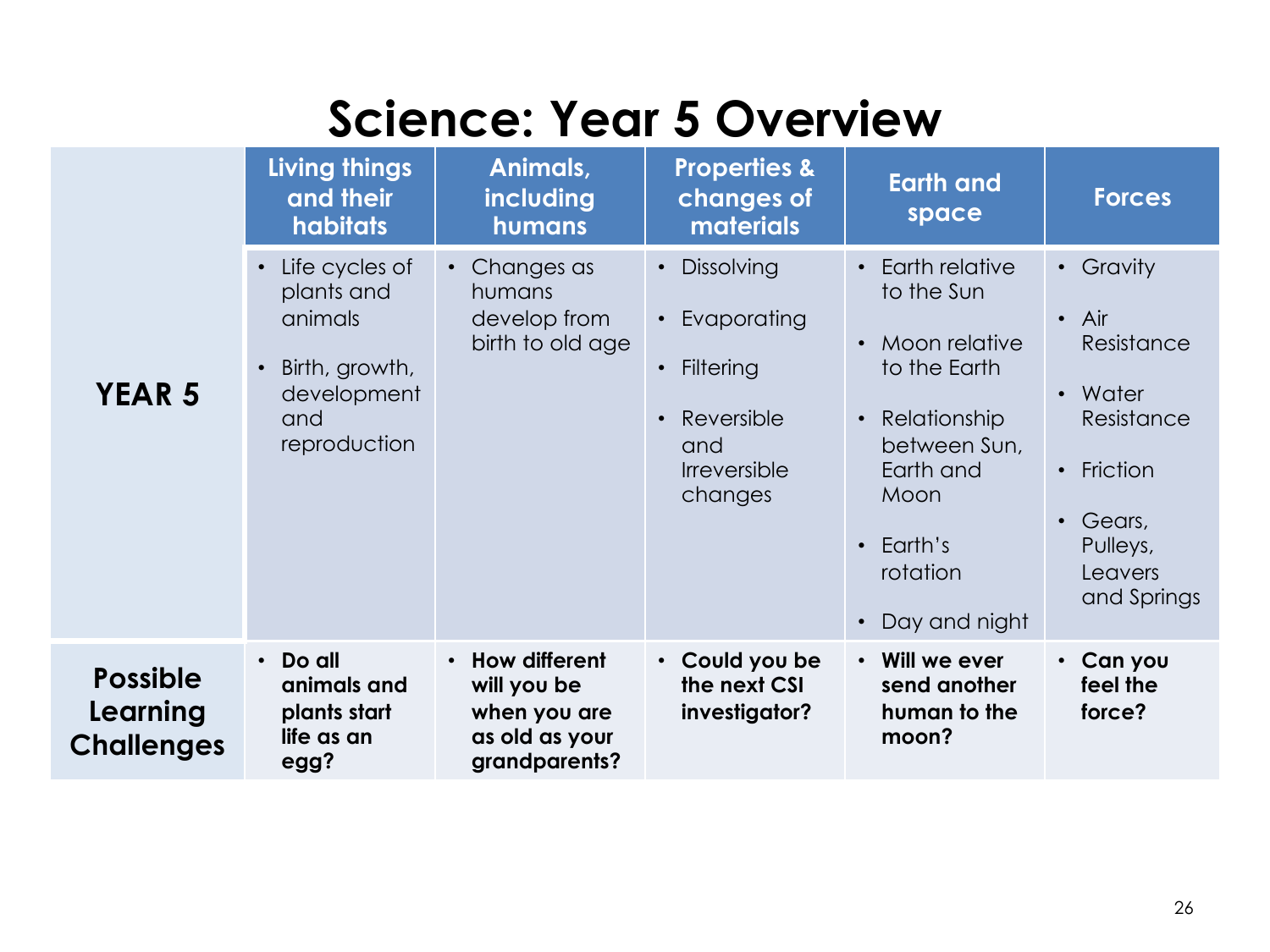# **Science Learning Challenges**

Year 6 Science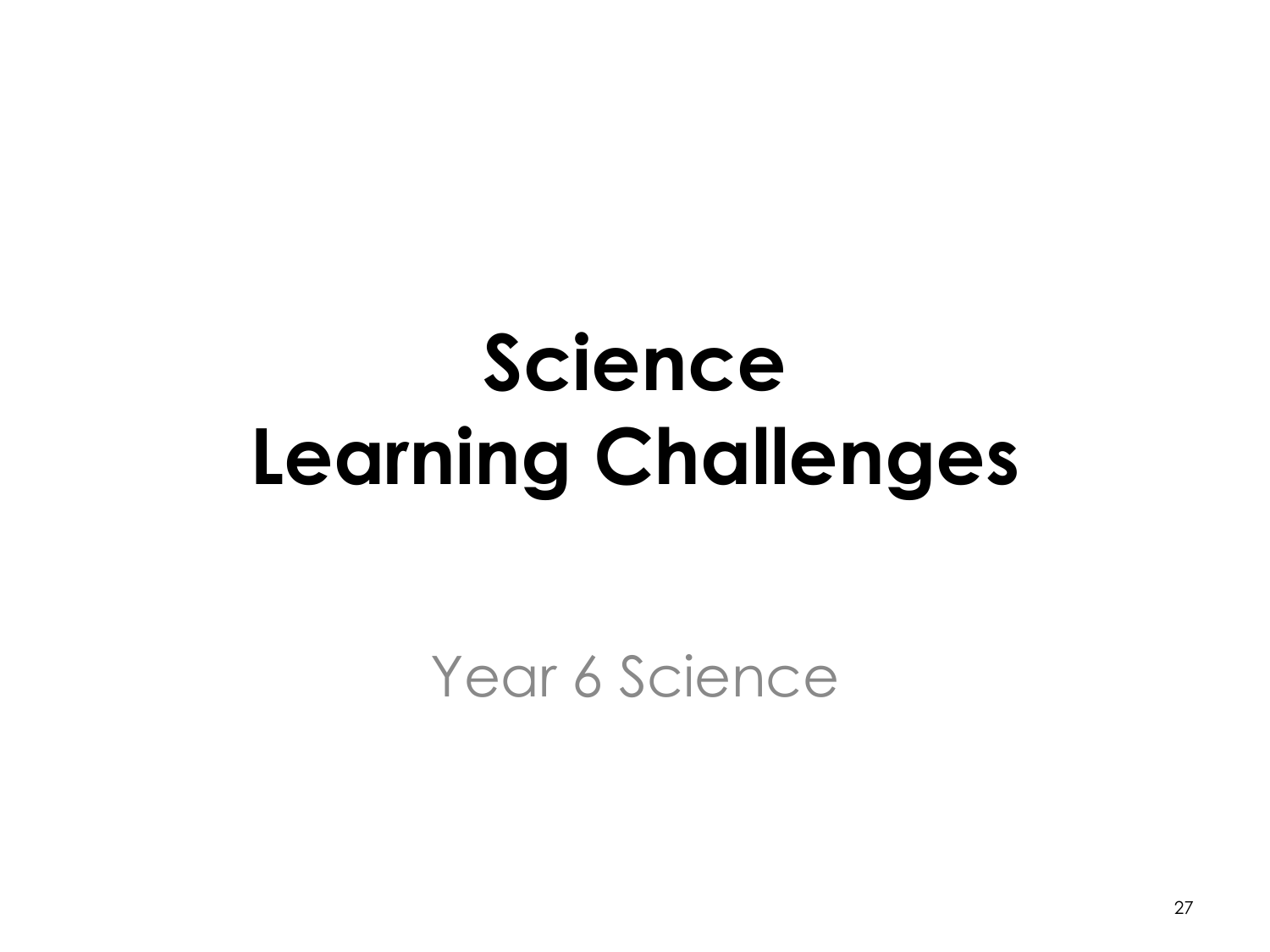### **Year 6 Statutory Requirements**

#### **Working Scientifically (Y5 & Y6)**

- planning different types of scientific enquiries to answer questions, including recognising and controlling variables where necessary
- taking measurements, using a range of scientific equipment, with increasing accuracy and precision, taking repeat readings when appropriate
- recording data and results of increasing complexity using scientific diagrams and labels, classification keys, tables, scatter graphs, bar and line graphs
- using test results to make predictions to set up further comparative and fair tests
- reporting and presenting findings from enquiries, including conclusions, causal relationships and explanations of and degree of trust in results, in oral and written forms such as displays and other presentations
- identifying scientific evidence that has been used to support or refute ideas or arguments.

#### **Living things and their habitats Animals, including humans**

• describe how living things are classified into broad groups according to common observable characteristics and based on similarities and differences, including micro-

organisms, plants and animals • give reasons for classifying plants and animals based on specific characteristics.

- identify and name the main parts of the human circulatory system, and describe the functions of the heart, blood vessels and blood
- recognise the impact of diet, exercise, drugs and lifestyle on the way their bodies function
- describe the ways in which nutrients and water are transported within animals, including humans.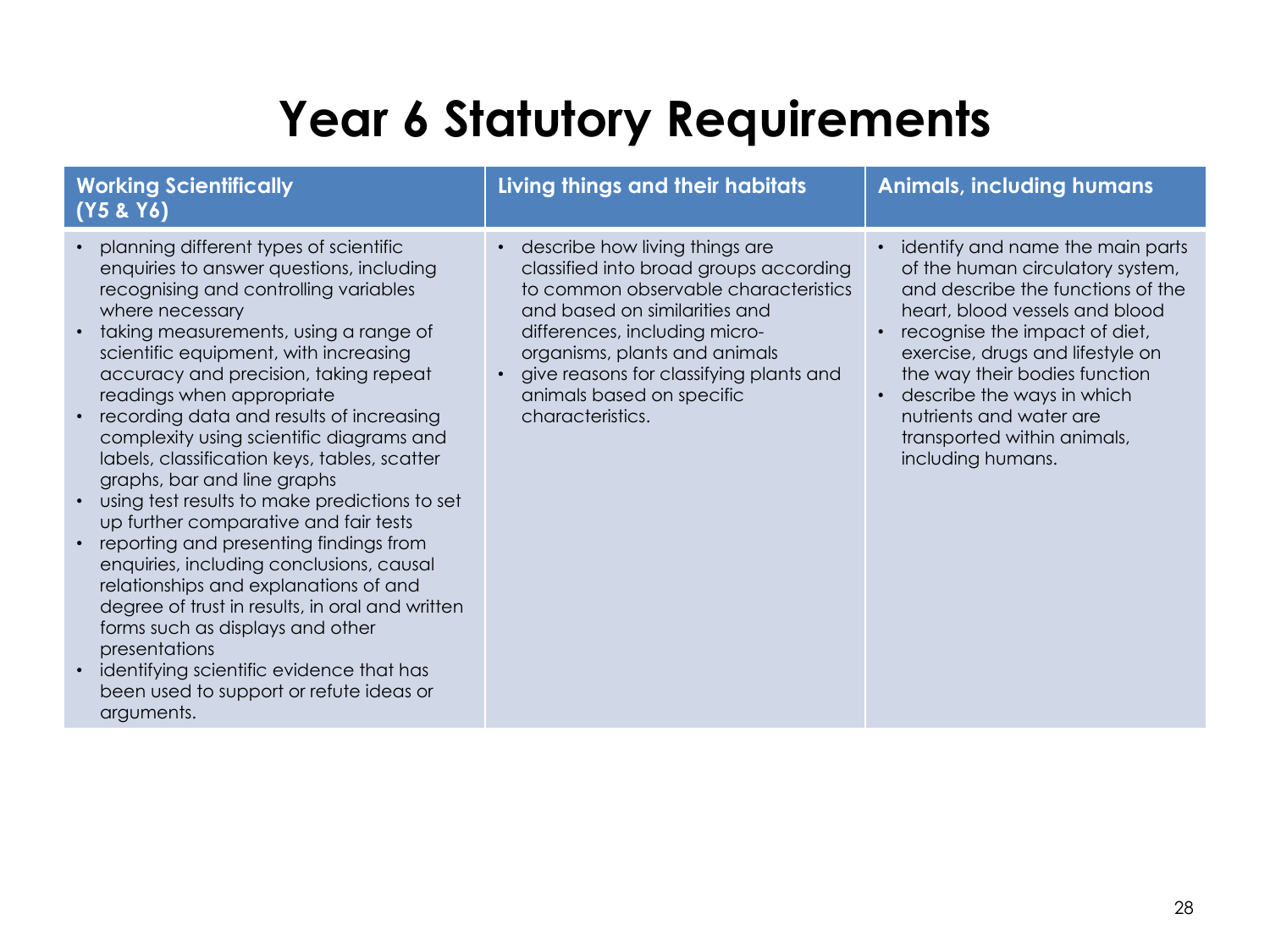### **Year 6 Statutory Requirements (continued)**

| <b>Evolution and inheritance</b>                                                                                                                                                                                                                                                                                                                                                                                                                                          | Light                                                                                                                                                                                                                                                                                                                                                                                                                                                                                                    | <b>Electricity</b>                                                                                                                                                                                                                                                                                                                                                                                     |
|---------------------------------------------------------------------------------------------------------------------------------------------------------------------------------------------------------------------------------------------------------------------------------------------------------------------------------------------------------------------------------------------------------------------------------------------------------------------------|----------------------------------------------------------------------------------------------------------------------------------------------------------------------------------------------------------------------------------------------------------------------------------------------------------------------------------------------------------------------------------------------------------------------------------------------------------------------------------------------------------|--------------------------------------------------------------------------------------------------------------------------------------------------------------------------------------------------------------------------------------------------------------------------------------------------------------------------------------------------------------------------------------------------------|
| • recognise that living things have changed<br>over time and that fossils provide<br>information about living things that<br>inhabited the Earth millions of years ago<br>• recognise that living things produce<br>offspring of the same kind, but normally<br>offspring vary and are not identical to their<br>parents<br>• identify how animals and plants are<br>adapted to suit their environment in<br>different ways and that adaptation may<br>lead to evolution. | recognise that light appears to travel<br>in straight lines<br>use the idea that light travels in<br>straight lines to explain that objects<br>are seen because they give out or<br>reflect light into the eye<br>explain that we see things because<br>light travels from light sources to our<br>eyes or from light sources to objects<br>and then to our eyes<br>use the idea that light travels in<br>straight lines to explain why shadows<br>have the same shape as the objects<br>that cast them. | • associate the brightness of a<br>lamp or the volume of a buzzer<br>with the number and voltage of<br>cells used in the circuit<br>compare and give reasons for<br>variations in how components<br>function, including the brightness<br>of bulbs, the loudness of buzzers<br>and the on/off position of<br>switches<br>use recognised symbols when<br>representing a simple circuit in a<br>diagram. |